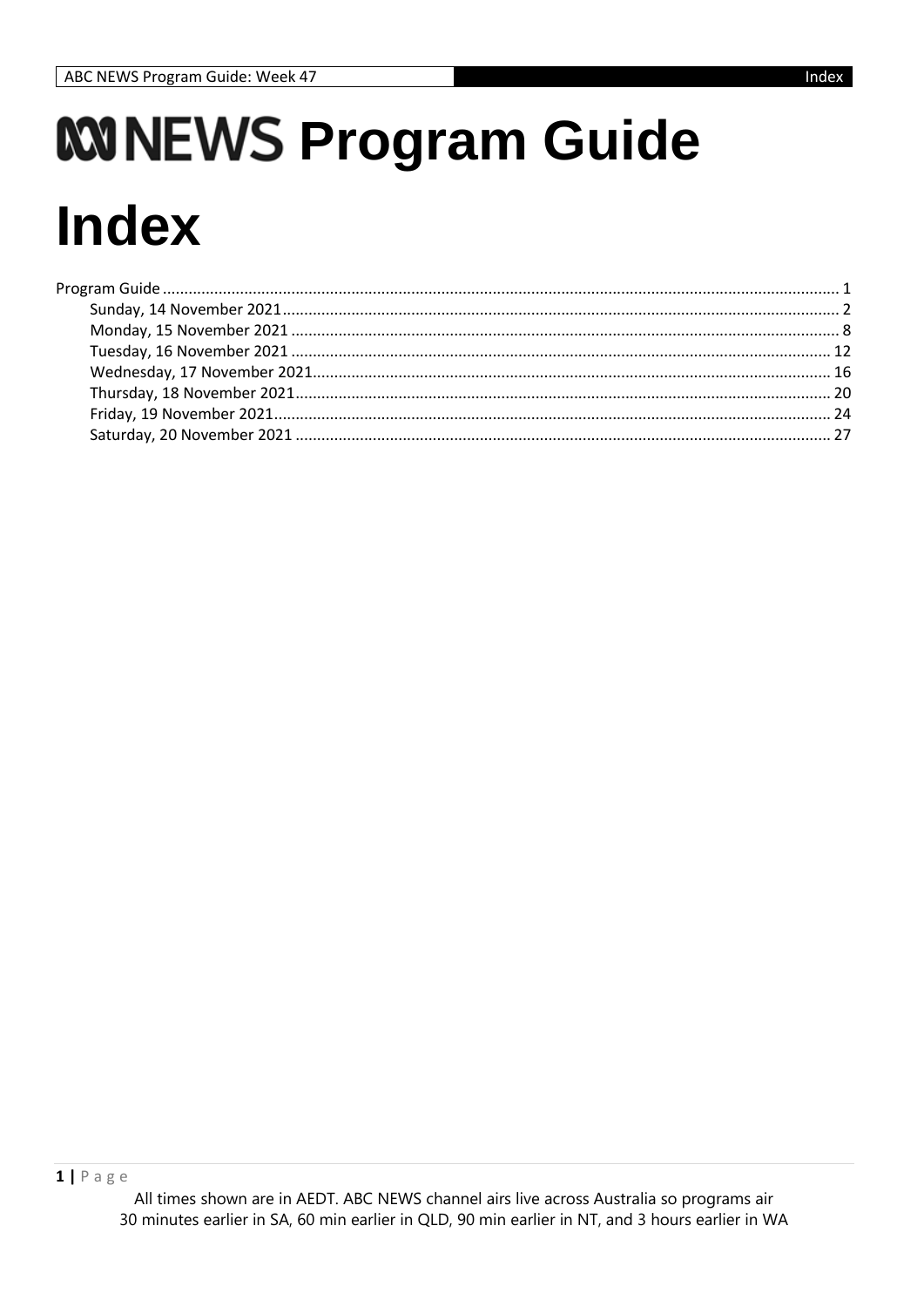### **Sunday, 14 November 2021**

| 6:00am  | <b>ABC News Update</b>                                                                    |
|---------|-------------------------------------------------------------------------------------------|
|         | The top stories from ABC News, updating you on the latest headlines and the overnight     |
|         | news from across Australia and around the world.                                          |
|         |                                                                                           |
| 6:02am  | Landline                                                                                  |
|         | (CC, Repeat)                                                                              |
|         | For 30 years Landline has been telling stories from the paddock to plate, covering crops, |
|         | climate, controversies and the characters of rural Australia. Connecting the city to the  |
|         | country since 1991. Presented by Pip Courtney.                                            |
|         |                                                                                           |
| 6:30am  | <b>ABC News Regional</b>                                                                  |
|         | (CC, Repeat)                                                                              |
|         | The ABC's network of reporters across Australia bring you a closer look at what's making  |
|         | headlines in regional and rural Australia, uncovering the news, views and what's really   |
|         | going on outside the big cities.                                                          |
|         |                                                                                           |
| 7:00am  | <b>Weekend Breakfast</b>                                                                  |
|         | (CC)                                                                                      |
|         | Ease into your Sunday with an intelligent and engaging mix of news, updated               |
|         | information, in-depth analysis, interviews, politics and weather. Presented by Johanna    |
|         | Nicholson and Fauziah Ibrahim plus sport with Jared Coote.                                |
|         |                                                                                           |
| 9:00am  | <b>Insiders</b>                                                                           |
|         | (CC)                                                                                      |
|         | Scott Morrison joins world leaders in Glasgow for the COP26 UN Climate Change             |
|         | Conference. David Speers and the panel unpack the issues and climate policies, plus a     |
|         | look at the implications, reaction and fallout at home.                                   |
|         |                                                                                           |
| 10:00am | <b>Weekend Breakfast</b>                                                                  |
|         | (CC)                                                                                      |
|         | Ease into your Sunday with an intelligent and engaging mix of news, updated               |
|         | information, in-depth analysis, interviews, politics and weather. Presented by Johanna    |
|         | Nicholson and Fauziah Ibrahim plus sport with Jared Coote.                                |
|         |                                                                                           |
| 11:00am | <b>ABC News</b>                                                                           |
|         | (CC)                                                                                      |
|         | Miriam Corowa presents the latest from ABC News, following today's top stories and        |
|         | coverage of events as they unfold. Plus original reporting, expert analysis and all the   |
|         | updated news, sport, weather and information you need.                                    |
|         |                                                                                           |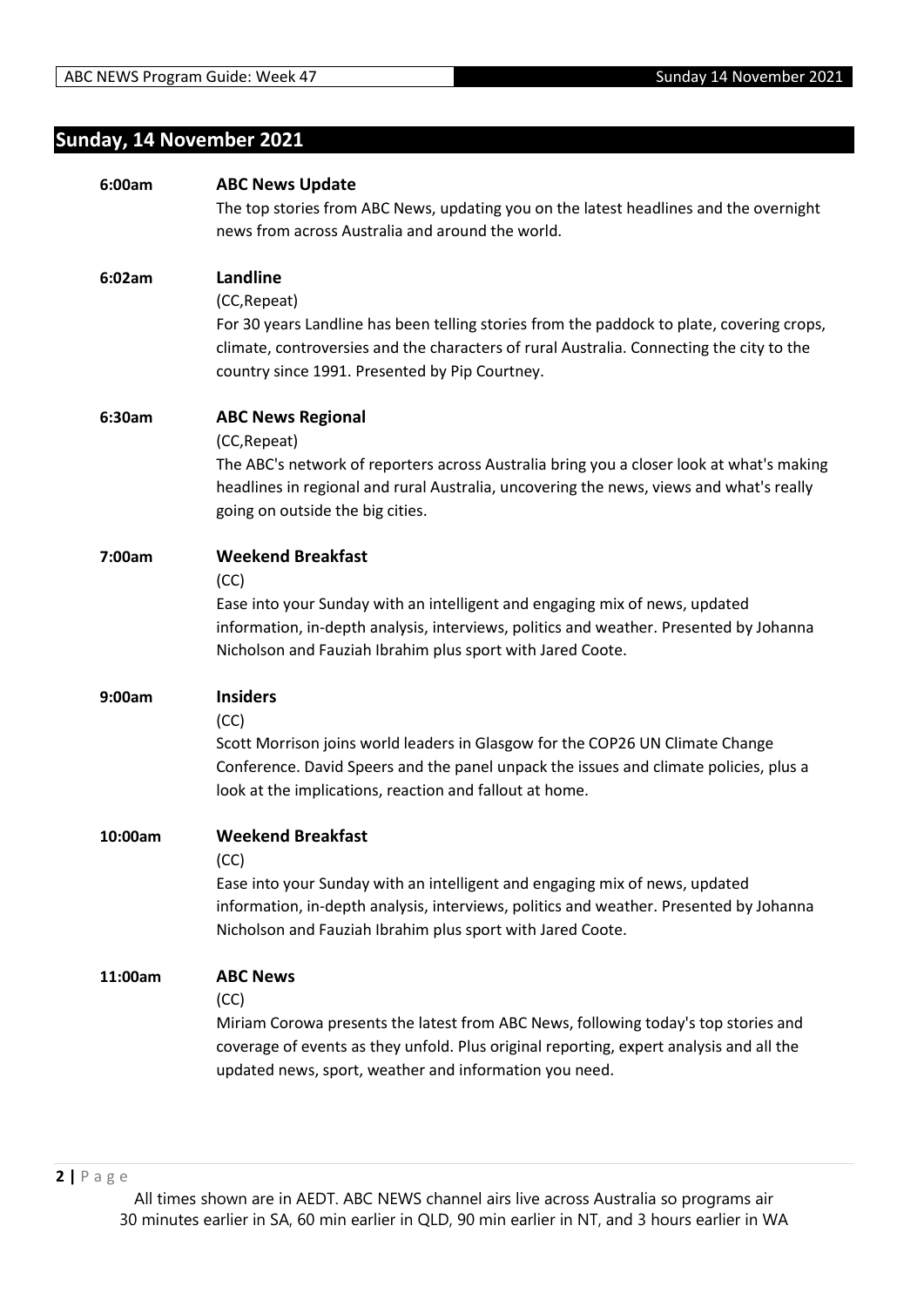| 11:30am            | <b>Offsiders</b><br>(CC, Repeat)<br>It's the dawn of a new era in Australian football as the new A-League Mens season<br>begins. Plus the summer of cricket and all the other sports action of the week. Presented<br>by Kelli Underwood.                                             |
|--------------------|---------------------------------------------------------------------------------------------------------------------------------------------------------------------------------------------------------------------------------------------------------------------------------------|
| 12:00pm            | <b>ABC News</b><br>(CC)<br>Miriam Corowa presents the latest from ABC News, following today's top stories and<br>coverage of events as they unfold. Plus original reporting, expert analysis and all the<br>updated news, sport, weather and information you need.                    |
| 12:30pm            | <b>Close Of Business</b><br>(Repeat)<br>Rachel Pupazzoni presents a look back over the best stories and interviews from the<br>week on The Business, reporting on the big issues in the economy from finance, retail,<br>small business, the markets and more.                        |
| 1:00pm             | <b>ABC News</b><br>(CC)<br>Miriam Corowa presents the latest from ABC News, following today's top stories and<br>coverage of events as they unfold. Plus original reporting, expert analysis and all the<br>updated news, sport, weather and information you need.                    |
| 1:30pm             | Q+A Highlights<br>(CC, Repeat)<br>The show that puts you at the centre of the conversation. The highlights of Q+A as hosts<br>Virginia Trioli, David Speers and Stan Grant are joined by a panel with diverse opinions to<br>cover the topics that have everyone talking.             |
| 2:00 <sub>pm</sub> | <b>ABC News</b><br>Miriam Corowa presents the latest from ABC News, following today's top stories and<br>coverage of events as they unfold. Plus original reporting, expert analysis and all the<br>updated news, sport, weather and information you need.                            |
| 2:30pm             | <b>Australian Story</b><br>(CC,AD, Repeat)<br>Putting the 'real' back into reality TV, the award-winning series with no narrator and no<br>agendas, just authentic stories told in people's own words. For 25 years we have been<br>telling the stories of extraordinary Australians. |

**3 |** P a g e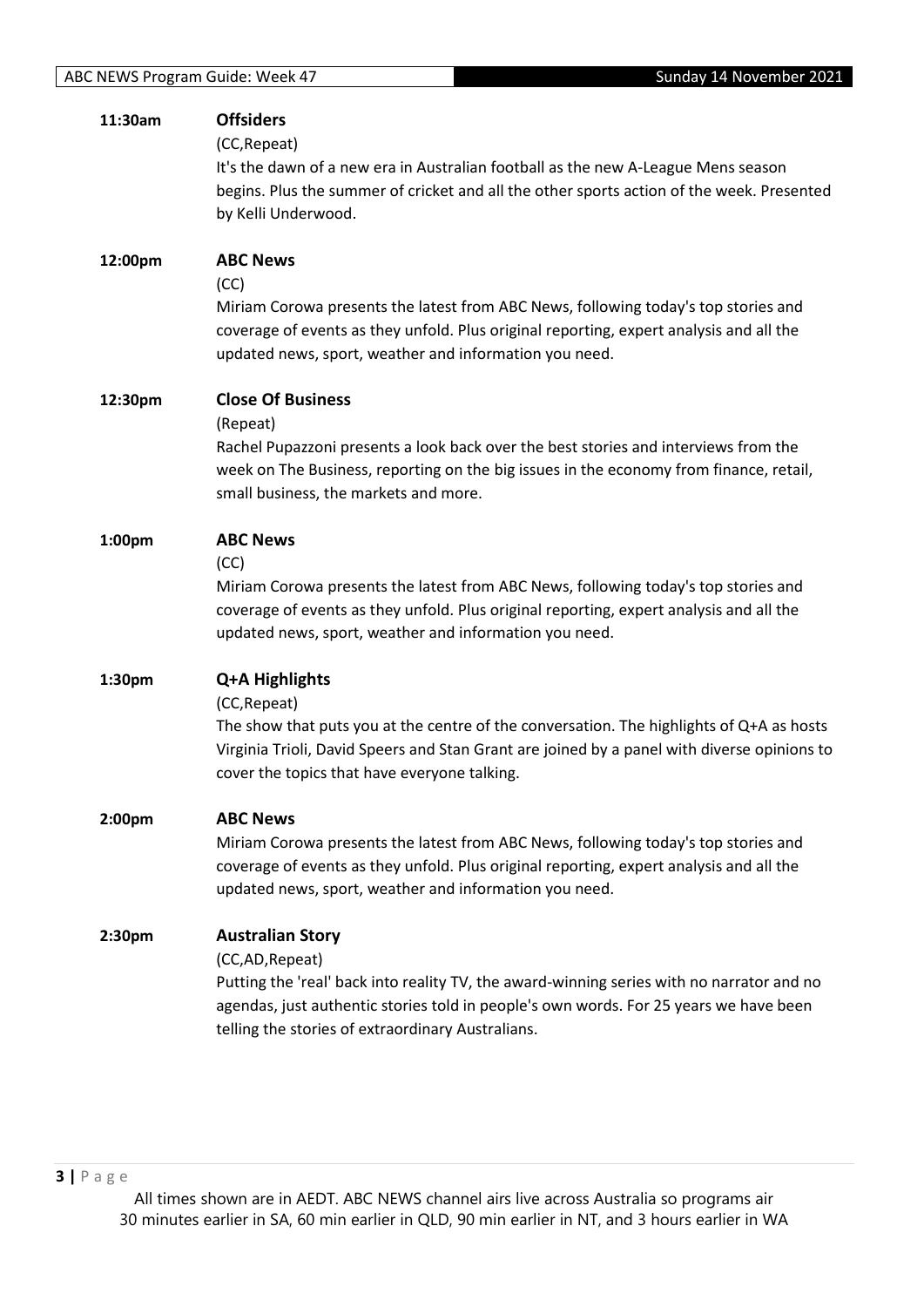| 3:00 <sub>pm</sub> | <b>ABC News</b><br>(CC)<br>Miriam Corowa presents the latest from ABC News, following today's top stories and<br>coverage of events as they unfold. Plus original reporting, expert analysis and all the<br>updated news, sport, weather and information you need.                            |
|--------------------|-----------------------------------------------------------------------------------------------------------------------------------------------------------------------------------------------------------------------------------------------------------------------------------------------|
| 3:30pm             | <b>Offsiders</b><br>(CC, Repeat)<br>It's the dawn of a new era in Australian football as the new A-League Mens season<br>begins. Plus the summer of cricket and all the other sports action of the week. Presented<br>by Kelli Underwood.                                                     |
| 4:00pm             | <b>ABC News Update</b><br>Miriam Corowa presents the headlines from ABC News, bringing you the day's top<br>stories and the latest news and information at this hour.                                                                                                                         |
| 4:02pm             | <b>Landline</b><br>(CC, Repeat)<br>In 2021 Landline turns 30, celebrating three decades telling the stories of farmers,<br>businesses and communities from Australia's rural and regional heartland. Hosted by<br>award-winning journalist Pip Courtney.                                      |
| 5:00pm             | <b>ABC News: Auslan Bulletin</b><br>(CC)<br>The latest news and information from ABC News. This bulletin will be Auslan interpreted<br>to provide accessible information to keep Australia's deaf community connected and<br>informed. Presented by Miriam Corowa.                            |
| 5:30pm             | <b>The World This Week</b><br>(CC, Repeat)<br>Beverley O'Connor presents the week's best international stories from an Australian<br>perspective, as seen by ABC News reporters posted in Europe, North America, the<br>Middle East, North Asia, South Asia and the Pacific.                  |
| 6:00pm             | <b>ABC Evening News</b><br>Live across Australia, the latest from ABC News, following today's top stories and live<br>coverage of events as they unfold. Plus comprehensive analysis, context and original<br>investigations from ABC reporters around the world.                             |
| 6:30pm             | Movin' To The Country: Limestone Coast, SA<br>(CC,AD,Repeat,G)<br>On SA's Limestone Coast, Craig heads to a non-conformist winery, Kristy meets a couple<br>who traded in a life of luxury yachts to hang out with camels and Halina explores a clever<br>approach to tackling plastic waste. |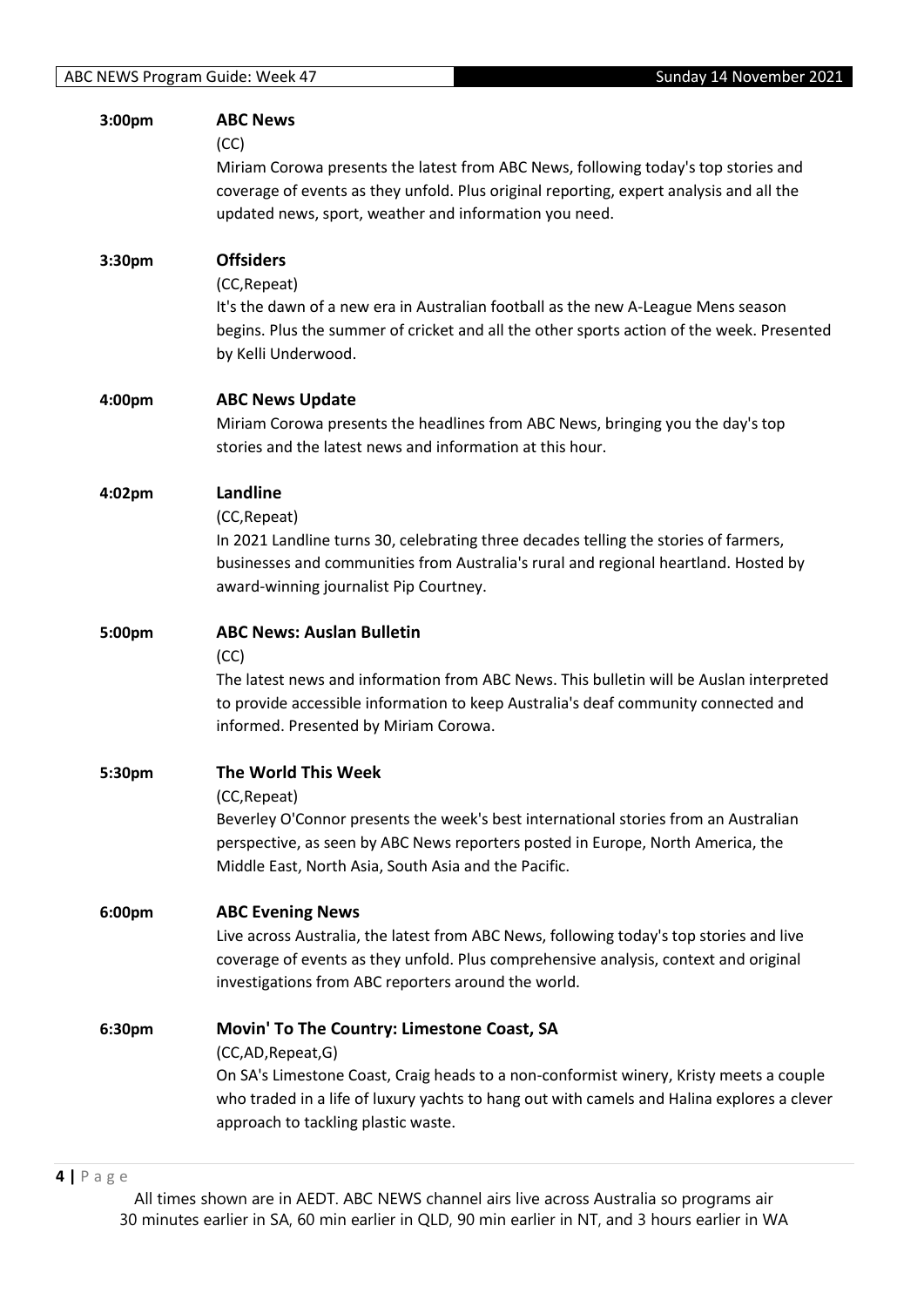| 7:00pm  | <b>ABC News Sunday</b>                                                                      |
|---------|---------------------------------------------------------------------------------------------|
|         | News from where you live. ABC News Sunday brings you the day's top stories, exclusive       |
|         | investigations and original reporting on the issues that matter to all Australians.         |
| 7:45pm  | The Beautiful Bush: Plein Air Painters                                                      |
|         | (CC, Repeat)                                                                                |
|         | A few times a year a group of landscape painters go bush to work "plein air", or in the     |
|         | open air. They are following in the footsteps of some of the nation's famous artists.       |
|         | Landline's Sean Murphy filed this report in 2013.                                           |
| 8:00pm  | <b>ABC News Update</b>                                                                      |
|         | The headlines from ABC News, updating you on the day's top stories from across              |
|         | Australia and around the world.                                                             |
|         | <b>Insiders</b>                                                                             |
| 8:02pm  | (CC, Repeat)                                                                                |
|         | Scott Morrison joins world leaders in Glasgow for the COP26 UN Climate Change               |
|         | Conference. David Speers and the panel unpack the issues and climate policies, plus a       |
|         | look at the implications, reaction and fallout at home.                                     |
| 9:00pm  | <b>ABC Nightly News</b>                                                                     |
|         | Live across Australia, the latest from ABC News, following today's top stories and live     |
|         | coverage of events as they unfold. Plus comprehensive analysis, context and original        |
|         | investigations from ABC reporters around the world.                                         |
| 9:30pm  | <b>Australian Story</b>                                                                     |
|         | (CC,AD, Repeat)                                                                             |
|         | Putting the 'real' back into reality TV, the award-winning series with no narrator and no   |
|         | agendas, just authentic stories told in people's own words. For 25 years we have been       |
|         | telling the stories of extraordinary Australians.                                           |
| 10:00pm | <b>ABC News Weekend</b>                                                                     |
|         | Live across Australia, the latest from ABC News, following today's top stories and live     |
|         | coverage of events as they unfold. Plus comprehensive analysis, context and original        |
|         | investigations from ABC reporters around the world.                                         |
| 10:30pm | Q+A Highlights                                                                              |
|         | (CC, Repeat)                                                                                |
|         | The show that puts you at the centre of the conversation. The highlights of Q+A as hosts    |
|         | Virginia Trioli, David Speers and Stan Grant are joined by a panel with diverse opinions to |
|         | cover the topics that have everyone talking.                                                |
|         |                                                                                             |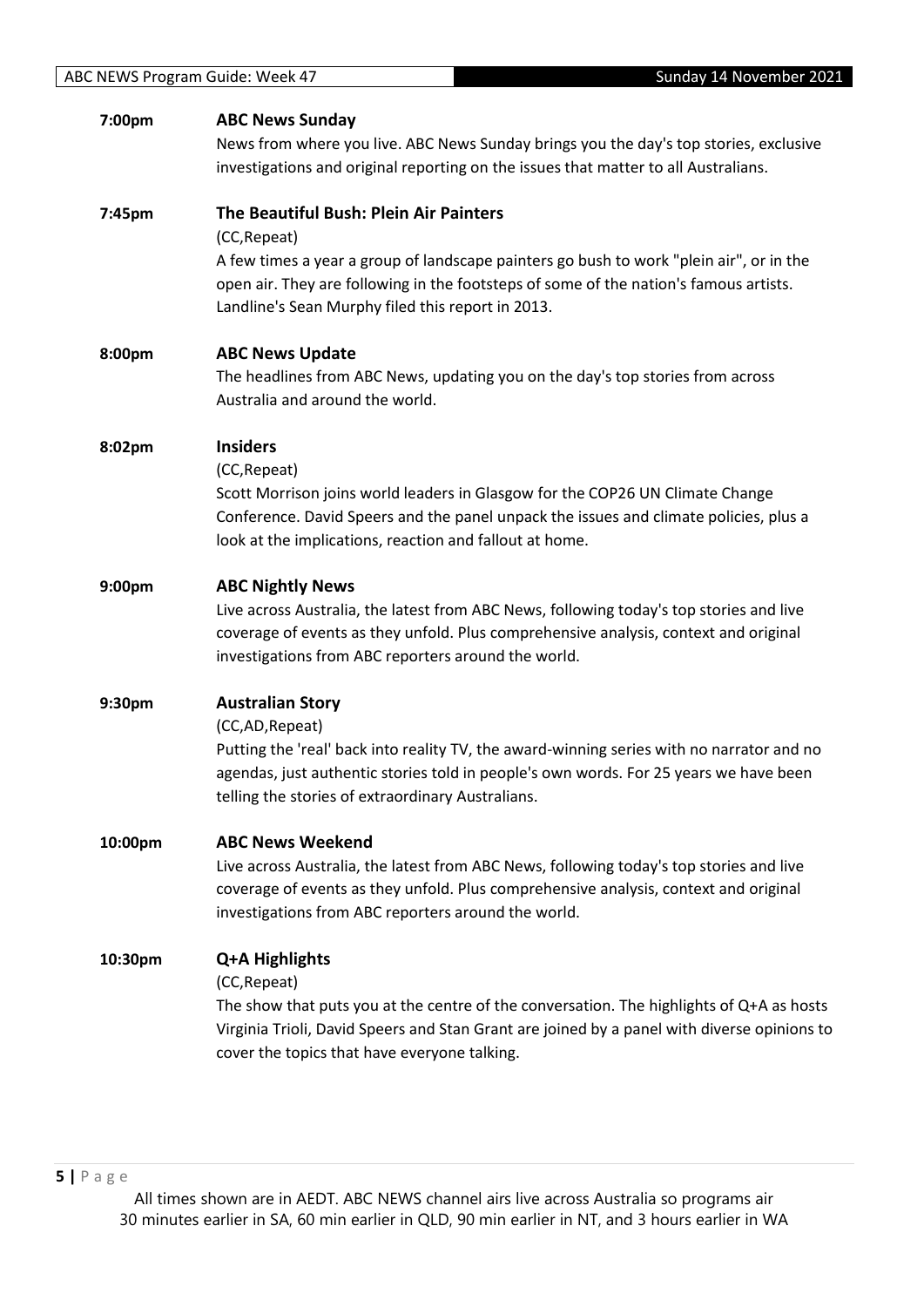| 11:00pm | <b>ABC Late News</b><br>(CC)<br>Live across Australia, the latest from ABC News, following today's top stories and live<br>coverage of events as they unfold. Plus comprehensive analysis, context and original<br>investigations from ABC reporters around the world. |
|---------|------------------------------------------------------------------------------------------------------------------------------------------------------------------------------------------------------------------------------------------------------------------------|
| 11:30pm | <b>Close Of Business</b><br>(Repeat)<br>Rachel Pupazzoni presents a look back over the best stories and interviews from the<br>week on The Business, reporting on the big issues in the economy from finance, retail,<br>small business, the markets and more.         |
| 12:00am | <b>ABC Late News</b><br>The final word on the day's top stories, with the latest news and updated information<br>from Australia's most trusted news source.                                                                                                            |
| 12:15am | Landline<br>(CC, Repeat)<br>In 2021 Landline turns 30, celebrating three decades telling the stories of farmers,<br>businesses and communities from Australia's rural and regional heartland. Hosted by<br>award-winning journalist Pip Courtney.                      |
| 1:15am  | <b>ABC Late News</b><br>(Repeat)<br>The final word on the day's top stories, with the latest news and updated information<br>from Australia's most trusted news source.                                                                                                |
| 1:30am  | <b>Insiders</b><br>(CC, Repeat)<br>Scott Morrison joins world leaders in Glasgow for the COP26 UN Climate Change<br>Conference. David Speers and the panel unpack the issues and climate policies, plus a<br>look at the implications, reaction and fallout at home.   |
| 2:30am  | <b>Offsiders</b><br>(CC, Repeat)<br>It's the dawn of a new era in Australian football as the new A-League Mens season<br>begins. Plus the summer of cricket and all the other sports action of the week. Presented<br>by Kelli Underwood.                              |
| 3:00am  | <b>DW News</b><br>Live from Berlin, our broadcast partner Deutsche Welle brings you the latest<br>international news, updated information on the Coronavirus pandemic and the day's top<br>stories from a European perspective.                                        |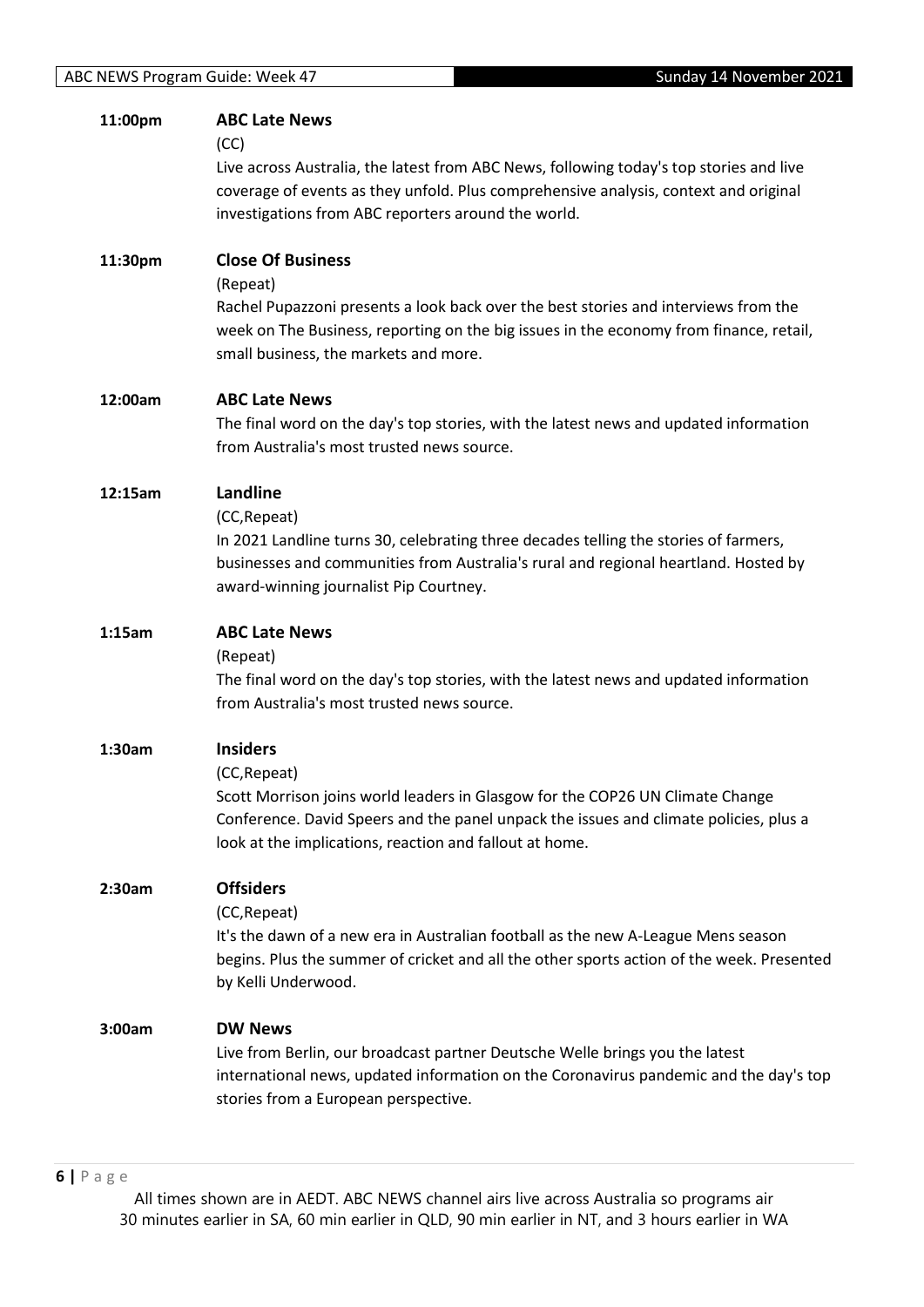| 3:15am | <b>ABC Late News</b><br>(Repeat)<br>The final word on the day's top stories, with the latest news and updated information<br>from Australia's most trusted news source.                                                                                                        |
|--------|--------------------------------------------------------------------------------------------------------------------------------------------------------------------------------------------------------------------------------------------------------------------------------|
| 3:30am | The World This Week<br>(CC, Repeat)<br>Beverley O'Connor presents the week's best international stories from an Australian<br>perspective, as seen by ABC News reporters posted in Europe, North America, the<br>Middle East, North Asia, South Asia and the Pacific.          |
| 4:00am | <b>DW News</b><br>Live from Berlin, our broadcast partner Deutsche Welle brings you the latest<br>international news, updated information on the Coronavirus pandemic and the day's top<br>stories from a European perspective.                                                |
| 4:15am | <b>Bee Cause: Liquid Gold</b><br>(CC, Repeat)<br>Rottnest Island is home to the world's oldest queen bee breeding program. And bio-<br>active honey from Western Australia's unique Jarrah and other forests has been<br>discovered by the world, sparking a liquid gold rush. |
| 4:30am | <b>ABC News Regional</b><br>(CC, Repeat)<br>The ABC's network of reporters across Australia bring you a closer look at what's making<br>headlines in regional and rural Australia, uncovering the news, views and what's really<br>going on outside the big cities.            |
| 5:00am | Landline<br>(CC, Repeat)<br>In 2021 Landline turns 30, celebrating three decades telling the stories of farmers,<br>businesses and communities from Australia's rural and regional heartland. Hosted by<br>award-winning journalist Pip Courtney.                              |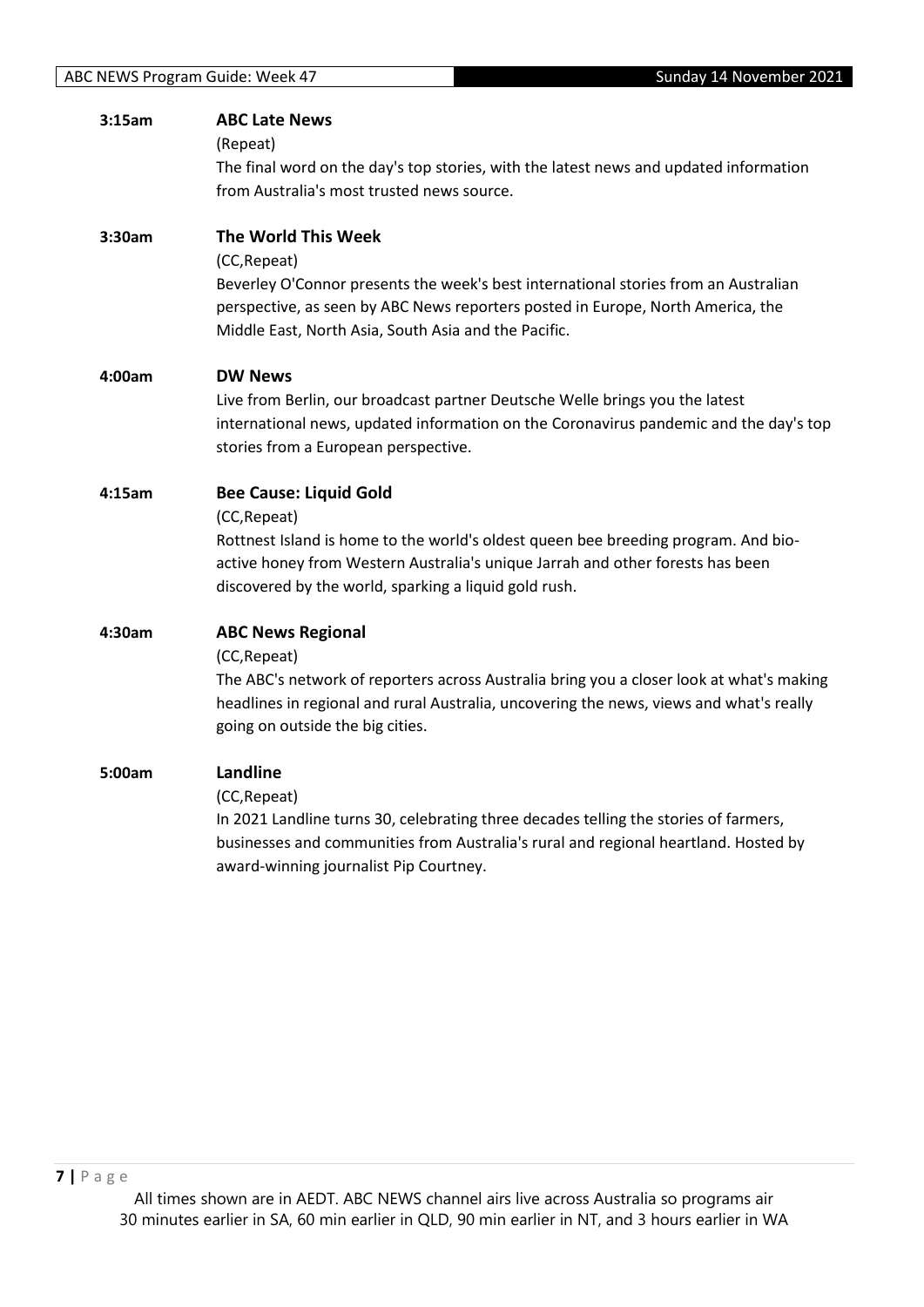#### **Monday, 15 November 2021**

| 6:00am  | <b>News Breakfast</b><br>(CC)                                                                                                                                                                                                                                      |
|---------|--------------------------------------------------------------------------------------------------------------------------------------------------------------------------------------------------------------------------------------------------------------------|
| 9:00am  | <b>ABC News Mornings</b><br>(CC)                                                                                                                                                                                                                                   |
| 12:00pm | <b>ABC News At Noon</b><br>(CC)                                                                                                                                                                                                                                    |
| 3:00pm  | <b>ABC News Afternoons</b><br>(CC)                                                                                                                                                                                                                                 |
| 4:00pm  | <b>Afternoon Briefing</b><br>(CC)                                                                                                                                                                                                                                  |
| 5:00pm  | <b>ABC News Hour</b>                                                                                                                                                                                                                                               |
| 6:00pm  | <b>ABC Evening News</b><br>(CC)<br>Karina Carvalho brings you the day's top stories, breaking news, rolling coverage of<br>major events and the latest local and international reporting from Australia's most<br>respected journalists and experts.               |
| 7:00pm  | <b>ABC National News</b><br>Australians turn to ABC News when news breaks at home or abroad. Karina Carvalho<br>presents the day's top stories, latest news and information, exclusive investigations and<br>reports from respected journalists across the nation. |
| 8:00pm  | <b>ABC News Tonight</b><br>Karina Carvalho brings you a clearer picture of the day's top stories with local, national<br>and global news reports. Australia's most trusted news source has the issues and events<br>covered from all angles to keep you in touch.  |
| 8:45pm  | <b>The Business</b><br>(CC)<br>Kathryn Robinson presents Australia's leading daily business and finance show, bringing<br>you up to date on market moves, economic trends and the forces affecting business big<br>and small.                                      |
| 9:00pm  | <b>ABC Nightly News</b><br>Know the latest on the day's top stories, breaking news and the issues and events that<br>matter to you. Yvonne Yong brings you updated information from our unrivalled network<br>of reporters across Australia and around the globe.  |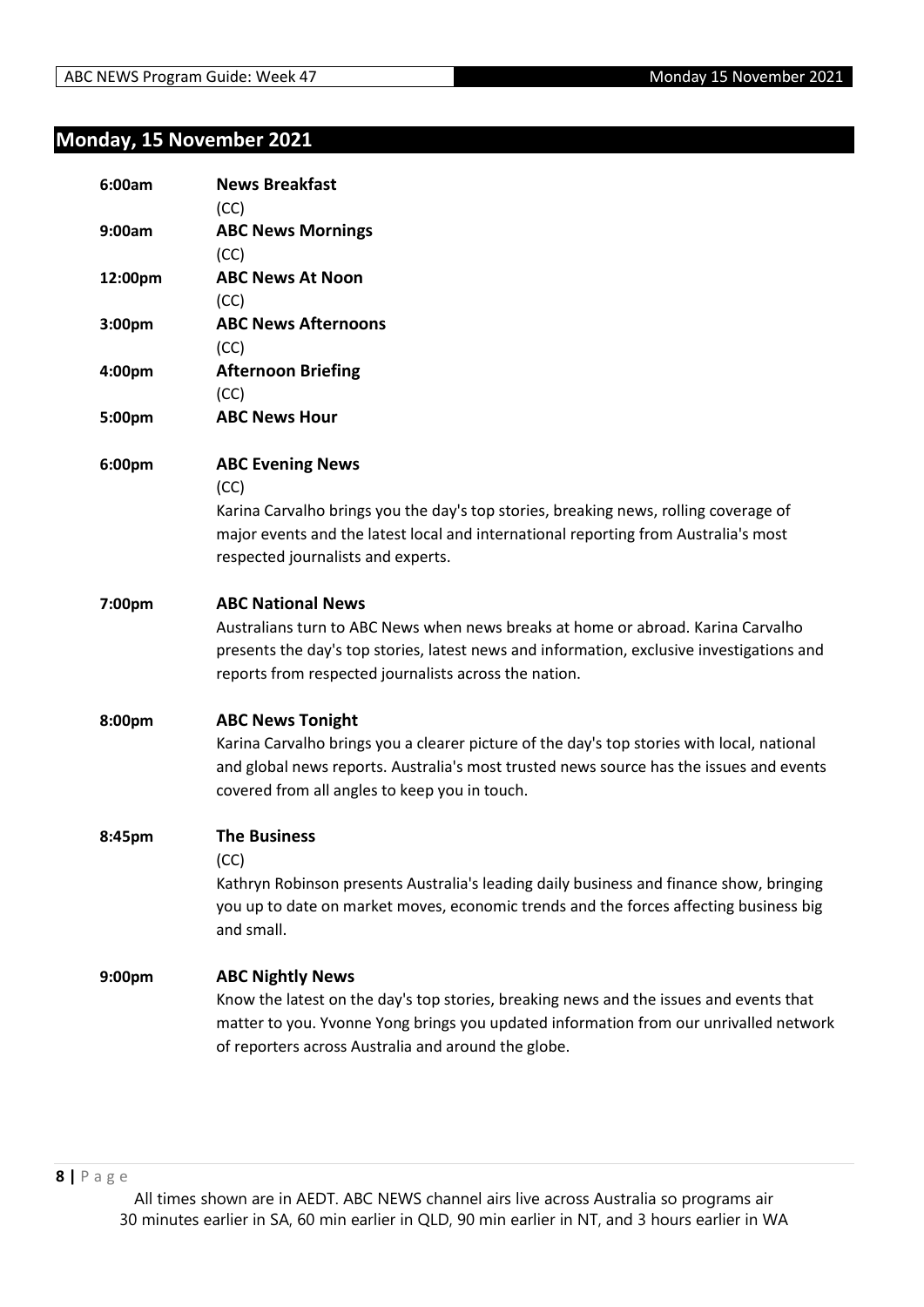| 9:30pm  | 7.30<br>(CC, Repeat)<br>Australia's leading nightly public affairs program, bringing you more exclusive<br>investigations and real life stories of extraordinary Australians. Plus a unique perspective<br>on the issues of the day. Presented by Leigh Sales.            |
|---------|---------------------------------------------------------------------------------------------------------------------------------------------------------------------------------------------------------------------------------------------------------------------------|
| 10:00pm | <b>The World</b><br>(CC)<br>Know what's going on in our world. Beverley O'Connor presents the latest international<br>news and a complete look at today's events with reports from ABC News correspondents<br>and interviews with experts, commentators and guests.       |
| 11:00pm | <b>ABC News Update</b><br>The headlines from ABC News, updating you on the day's top stories from across<br>Australia and around the world.                                                                                                                               |
| 11:02pm | <b>The Drum</b><br>(CC, Repeat)<br>Ellen Fanning and Julia Baird host smart and respectful conversations about the issues<br>impacting people's lives in the show that values expertise above opinions.                                                                   |
| 12:00am | <b>ABC Late News</b><br>End your day informed and up-to-date. Michael Tetlow presents ABC Late News from<br>Perth, bringing you detailed coverage of the day's top stories, trusted analysis and new<br>details on the issues and events that shaped our day.             |
| 12:30am | Q+A Highlights<br>(CC, Repeat)<br>The show that puts you at the centre of the conversation. The highlights of Q+A as hosts<br>Virginia Trioli, David Speers and Stan Grant are joined by a panel with diverse opinions to<br>cover the topics that have everyone talking. |
| 1:00am  | <b>ABC Late News</b><br>(CC)<br>End your day informed and up-to-date. Michael Tetlow presents ABC Late News from<br>Perth, bringing you detailed coverage of the day's top stories, trusted analysis and new<br>details on the issues and events that shaped our day.     |
| 1:15am  | <b>The Business</b><br>(CC, Repeat)<br>Kathryn Robinson presents Australia's leading daily business and finance show, bringing<br>you up to date on market moves, economic trends and the forces affecting business big<br>and small.                                     |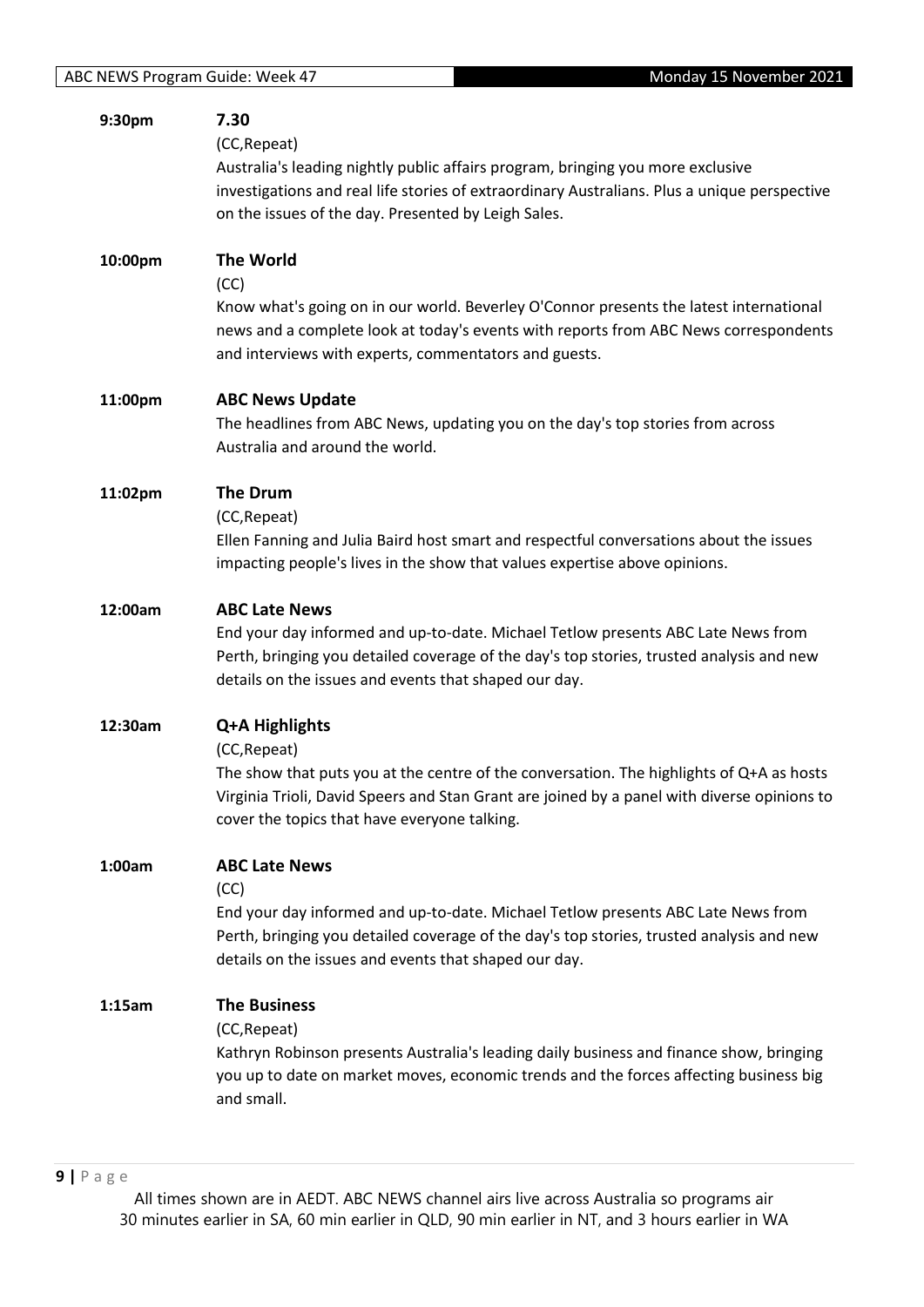| 1:30am | 7.30<br>(CC, Repeat)<br>Australia's leading nightly public affairs program, bringing you more exclusive<br>investigations and real life stories of extraordinary Australians. Plus a unique perspective<br>on the issues of the day. Presented by Leigh Sales.              |
|--------|-----------------------------------------------------------------------------------------------------------------------------------------------------------------------------------------------------------------------------------------------------------------------------|
| 2:00am | <b>DW News</b><br>Live from Berlin, our broadcast partner Deutsche Welle brings you the latest<br>international news, updated information on the Coronavirus pandemic and the day's top<br>stories from a European perspective.                                             |
| 2:30am | <b>ABC News Overnight</b><br>The final word on the day's top stories, with comprehensive coverage of the key issues<br>and events plus updated information from ABC News. Presented by Michael Tetlow.                                                                      |
| 2:45am | <b>The Drum</b><br>(CC, Repeat)<br>Ellen Fanning and Julia Baird host smart and respectful conversations about the issues<br>impacting people's lives in the show that values expertise above opinions.                                                                     |
| 3:45am | <b>ABC News Overnight</b><br>(Repeat)<br>The final word on the day's top stories, with comprehensive coverage of the key issues<br>and events plus updated information from ABC News. Presented by Michael Tetlow.                                                          |
| 4:00am | <b>The World</b><br>(CC, Repeat)<br>Know what's going on in our world. Beverley O'Connor presents the latest international<br>news and a complete look at today's events with reports from ABC News correspondents<br>and interviews with experts, commentators and guests. |
| 4:55am | <b>ABC News Update</b><br>(Repeat)<br>The headlines from ABC News, updating you on the day's top stories from across<br>Australia and around the world.                                                                                                                     |
| 5:00am | <b>DW News</b><br>Live from Berlin, our broadcast partner Deutsche Welle brings you the latest<br>international news, updated information on the Coronavirus pandemic and the day's top<br>stories from a European perspective.                                             |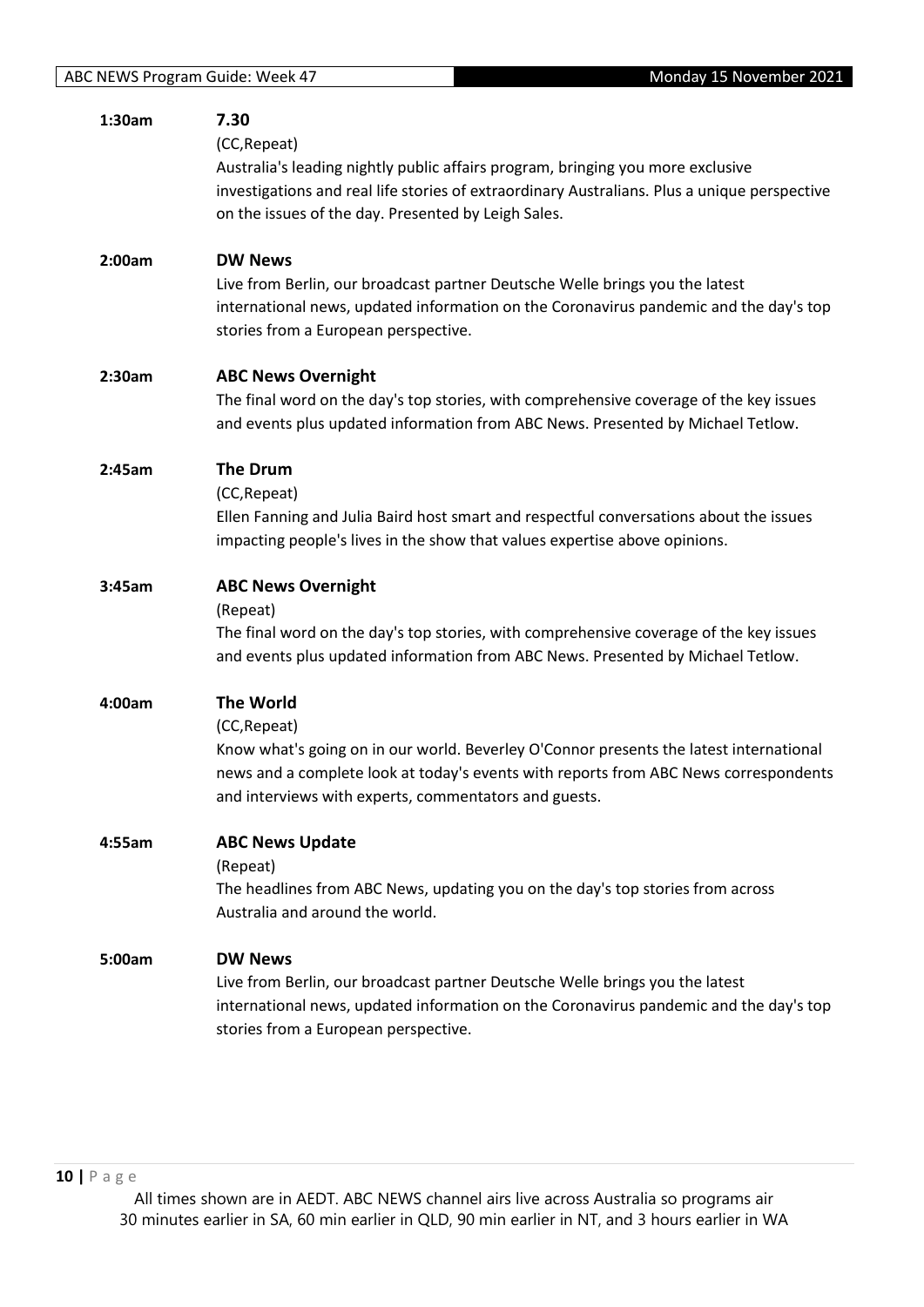#### **5:15am The Business**

(CC,Repeat)

Kathryn Robinson presents Australia's leading daily business and finance show, bringing you up to date on market moves, economic trends and the forces affecting business big and small.

### **5:30am ABC News Regional** (CC,Repeat) The ABC's network of reporters across Australia bring you a closer look at what's making

headlines in regional and rural Australia, uncovering the news, views and what's really going on outside the big cities.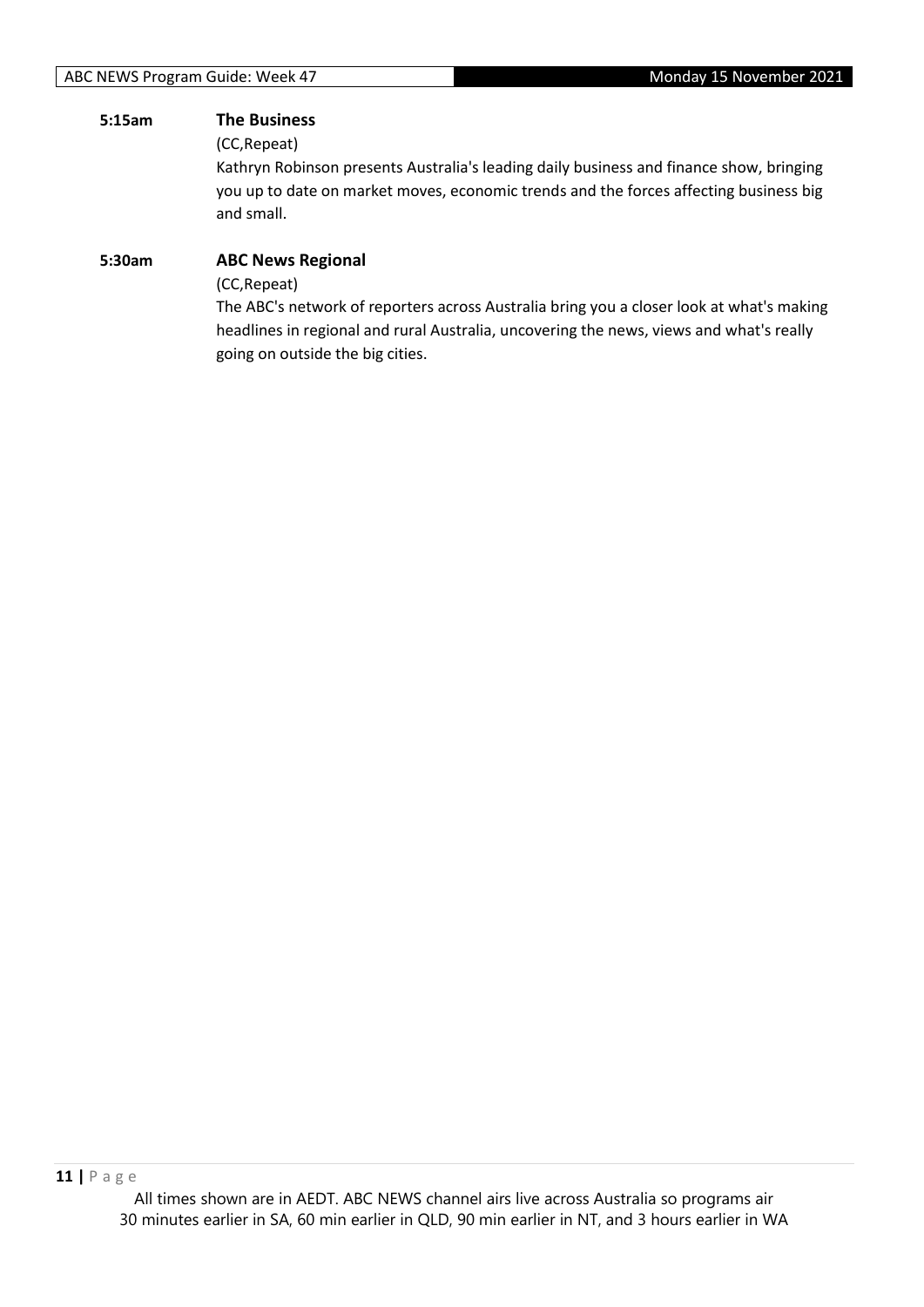## **Tuesday, 16 November 2021**

| 6:00am  | <b>News Breakfast</b><br>(CC)                                                                                                                                                                                                                                      |
|---------|--------------------------------------------------------------------------------------------------------------------------------------------------------------------------------------------------------------------------------------------------------------------|
| 9:00am  | <b>ABC News Mornings</b><br>(CC)                                                                                                                                                                                                                                   |
| 12:00pm | <b>ABC News At Noon</b><br>(CC)                                                                                                                                                                                                                                    |
| 3:00pm  | <b>ABC News Afternoons</b><br>(CC)                                                                                                                                                                                                                                 |
| 4:00pm  | <b>Afternoon Briefing</b><br>(CC)                                                                                                                                                                                                                                  |
| 5:00pm  | <b>ABC News Hour</b>                                                                                                                                                                                                                                               |
| 6:00pm  | <b>ABC Evening News</b><br>(CC)<br>Karina Carvalho brings you the day's top stories, breaking news, rolling coverage of<br>major events and the latest local and international reporting from Australia's most<br>respected journalists and experts.               |
| 7:00pm  | <b>ABC National News</b><br>Australians turn to ABC News when news breaks at home or abroad. Karina Carvalho<br>presents the day's top stories, latest news and information, exclusive investigations and<br>reports from respected journalists across the nation. |
| 8:00pm  | <b>ABC News Tonight</b><br>Karina Carvalho brings you a clearer picture of the day's top stories with local, national<br>and global news reports. Australia's most trusted news source has the issues and events<br>covered from all angles to keep you in touch.  |
| 8:45pm  | <b>The Business</b><br>(CC)<br>Kathryn Robinson presents Australia's leading daily business and finance show, bringing<br>you up to date on market moves, economic trends and the forces affecting business big<br>and small.                                      |
| 9:00pm  | <b>ABC Nightly News</b><br>Know the latest on the day's top stories, breaking news and the issues and events that<br>matter to you. Yvonne Yong brings you updated information from our unrivalled network<br>of reporters across Australia and around the globe.  |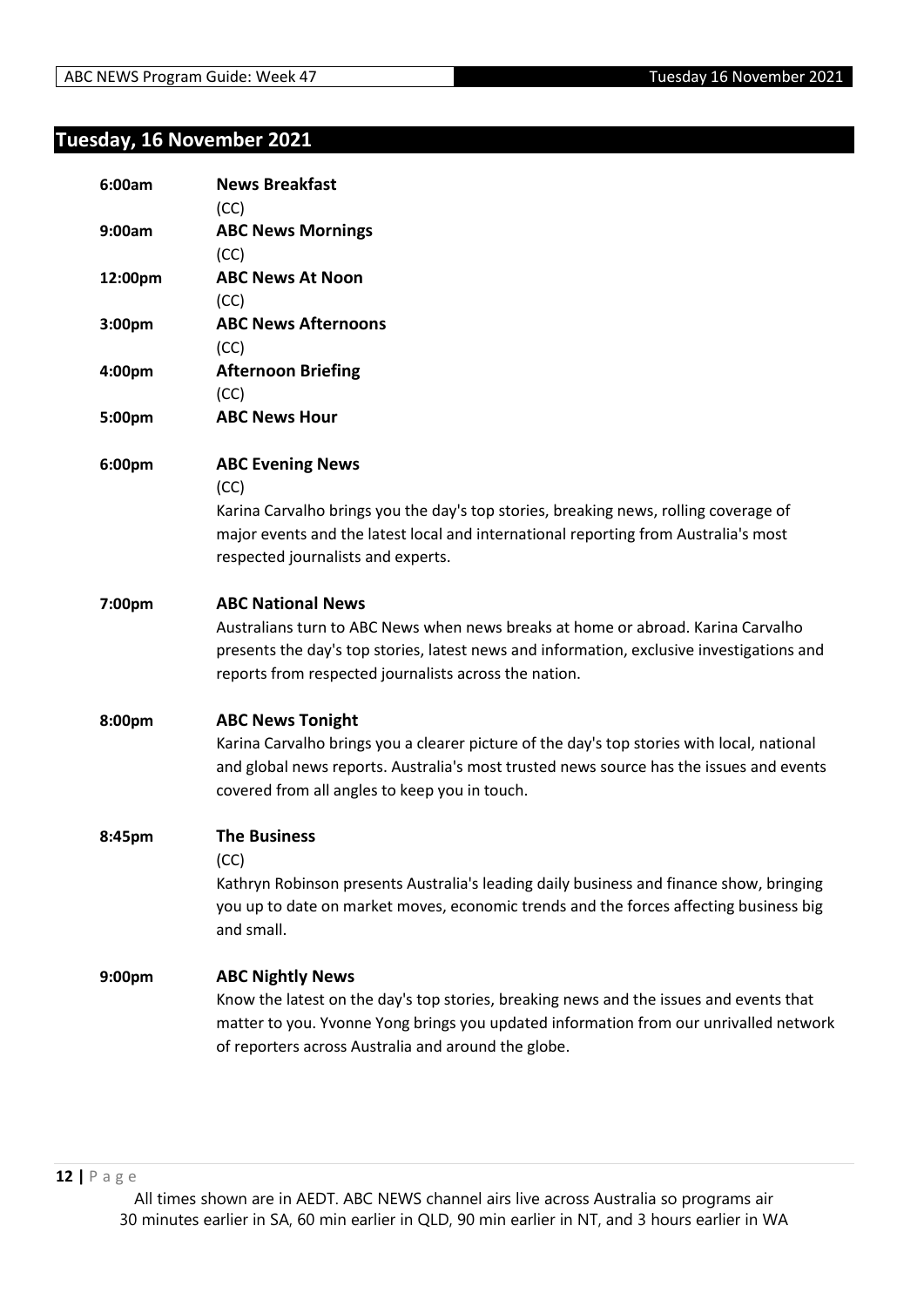| 9:30pm  | 7.30<br>(CC, Repeat)<br>Australia's leading nightly public affairs program, bringing you more exclusive<br>investigations and real life stories of extraordinary Australians. Plus a unique perspective<br>on the issues of the day. Presented by Leigh Sales.                     |
|---------|------------------------------------------------------------------------------------------------------------------------------------------------------------------------------------------------------------------------------------------------------------------------------------|
| 10:00pm | <b>The World</b><br>(CC)<br>Know what's going on in our world. Beverley O'Connor presents the latest international<br>news and a complete look at today's events with reports from ABC News correspondents<br>and interviews with experts, commentators and guests.                |
| 11:00pm | <b>ABC News Update</b><br>The headlines from ABC News, updating you on the day's top stories from across<br>Australia and around the world.                                                                                                                                        |
| 11:02pm | <b>The Drum</b><br>(CC, Repeat)<br>Ellen Fanning and Julia Baird host smart and respectful conversations about the issues<br>impacting people's lives in the show that values expertise above opinions.                                                                            |
| 12:00am | <b>ABC Late News</b><br>End your day informed and up-to-date. Michael Tetlow presents ABC Late News from<br>Perth, bringing you detailed coverage of the day's top stories, trusted analysis and new<br>details on the issues and events that shaped our day.                      |
| 12:30am | <b>Australian Story</b><br>(CC, Repeat)<br>Putting the 'real' back into reality TV, the award-winning series with no narrator and no<br>agendas, just authentic stories told in people's own words. For 25 years we have been<br>telling the stories of extraordinary Australians. |
| 1:00am  | <b>ABC Late News</b><br>(CC)<br>End your day informed and up-to-date. Michael Tetlow presents ABC Late News from<br>Perth, bringing you detailed coverage of the day's top stories, trusted analysis and new<br>details on the issues and events that shaped our day.              |
| 1:15am  | <b>The Business</b><br>(CC, Repeat)<br>Kathryn Robinson presents Australia's leading daily business and finance show, bringing<br>you up to date on market moves, economic trends and the forces affecting business big<br>and small.                                              |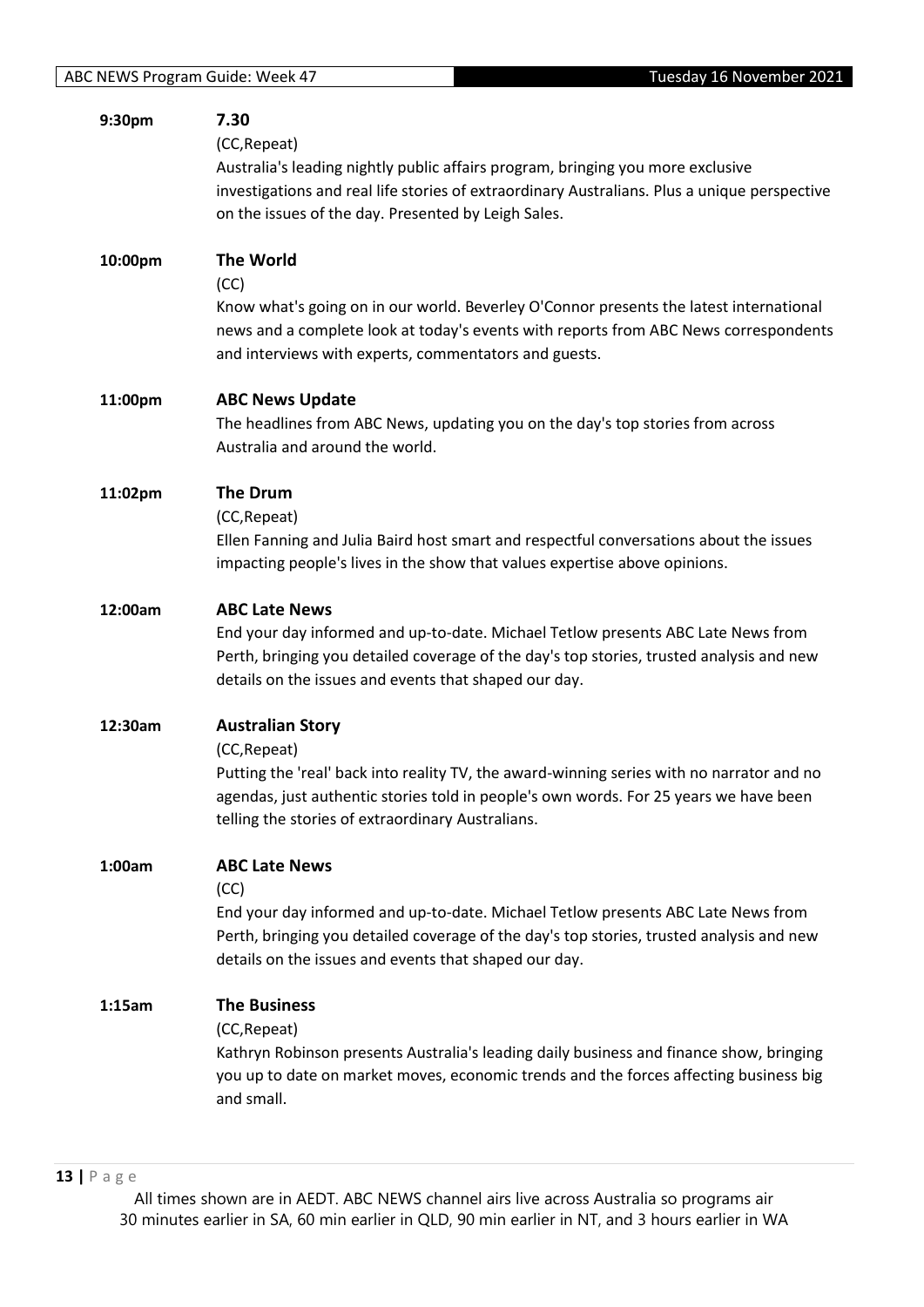| 1:30am | 7.30<br>(CC, Repeat)<br>Australia's leading nightly public affairs program, bringing you more exclusive<br>investigations and real life stories of extraordinary Australians. Plus a unique perspective<br>on the issues of the day. Presented by Leigh Sales.              |
|--------|-----------------------------------------------------------------------------------------------------------------------------------------------------------------------------------------------------------------------------------------------------------------------------|
| 2:00am | <b>DW News</b><br>Live from Berlin, our broadcast partner Deutsche Welle brings you the latest<br>international news, updated information on the Coronavirus pandemic and the day's top<br>stories from a European perspective.                                             |
| 2:30am | <b>ABC News Overnight</b><br>The final word on the day's top stories, with comprehensive coverage of the key issues<br>and events plus updated information from ABC News. Presented by Michael Tetlow.                                                                      |
| 2:45am | <b>The Drum</b><br>(CC, Repeat)<br>Ellen Fanning and Julia Baird host smart and respectful conversations about the issues<br>impacting people's lives in the show that values expertise above opinions.                                                                     |
| 3:45am | <b>ABC News Overnight</b><br>(Repeat)<br>The final word on the day's top stories, with comprehensive coverage of the key issues<br>and events plus updated information from ABC News. Presented by Michael Tetlow.                                                          |
| 4:00am | <b>The World</b><br>(CC, Repeat)<br>Know what's going on in our world. Beverley O'Connor presents the latest international<br>news and a complete look at today's events with reports from ABC News correspondents<br>and interviews with experts, commentators and guests. |
| 4:55am | <b>ABC News Update</b><br>(Repeat)<br>The headlines from ABC News, updating you on the day's top stories from across<br>Australia and around the world.                                                                                                                     |
| 5:00am | <b>DW News</b><br>Live from Berlin, our broadcast partner Deutsche Welle brings you the latest<br>international news, updated information on the Coronavirus pandemic and the day's top<br>stories from a European perspective.                                             |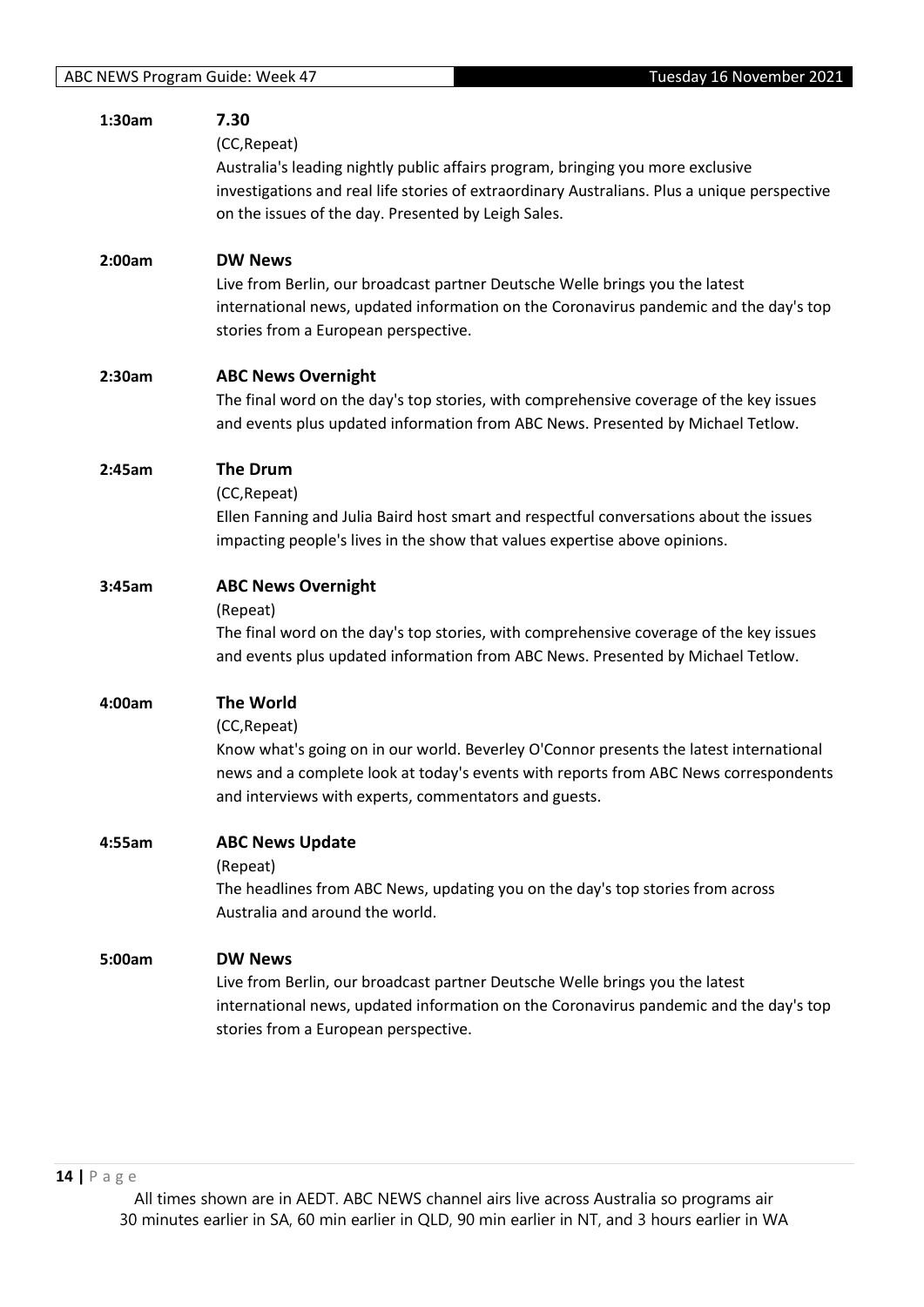# **5:15am The Business**

(CC,Repeat)

Kathryn Robinson presents Australia's leading daily business and finance show, bringing you up to date on market moves, economic trends and the forces affecting business big and small.

#### **5:30am Landline**

(CC,Repeat)

For 30 years Landline has been telling stories from the paddock to plate, covering crops, climate, controversies and the characters of rural Australia. Connecting the city to the country since 1991. Presented by Pip Courtney.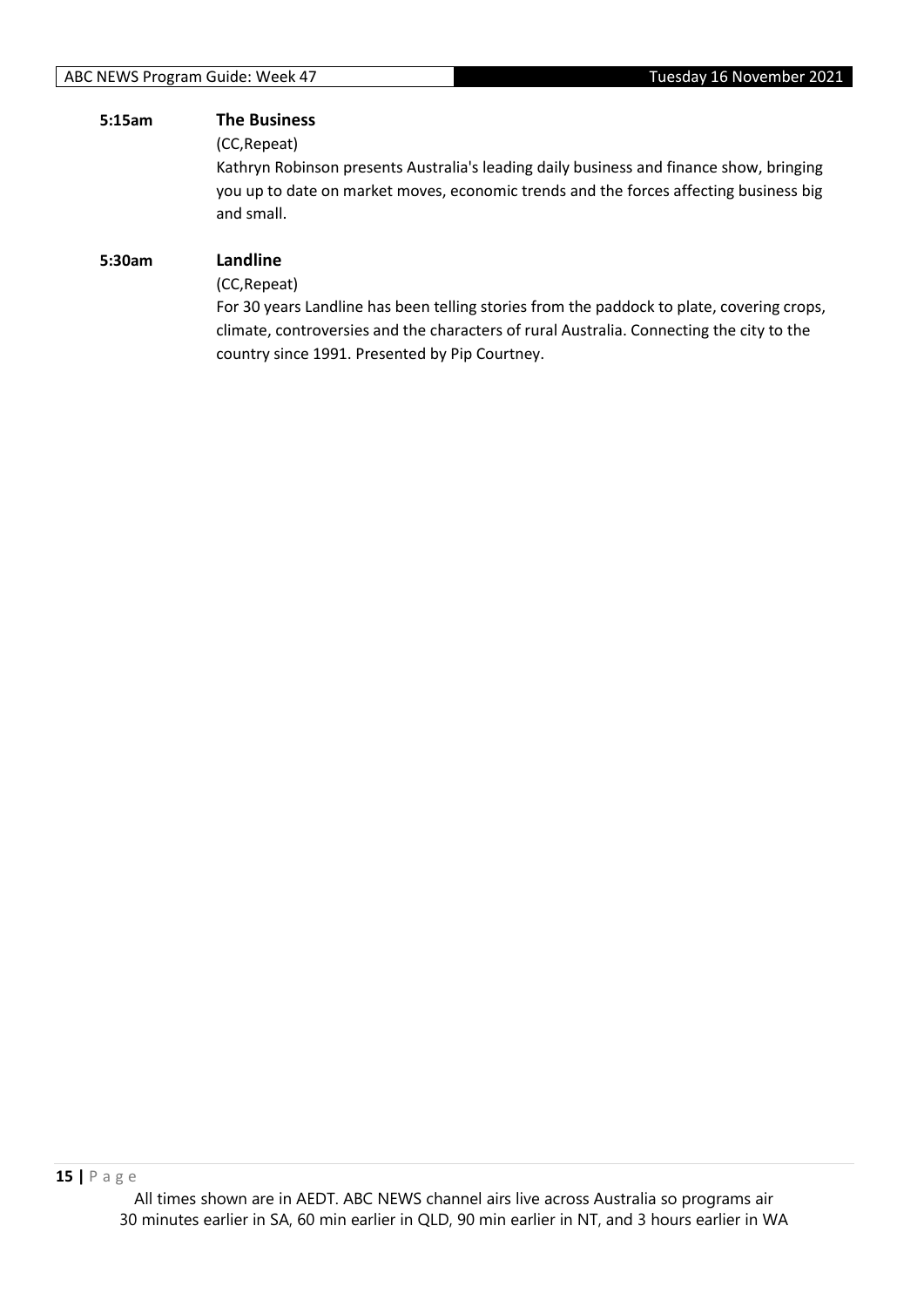#### **Wednesday, 17 November 2021**

| 6:00am             | <b>News Breakfast</b><br>(CC)                                                                                                                                                                                                          |
|--------------------|----------------------------------------------------------------------------------------------------------------------------------------------------------------------------------------------------------------------------------------|
| 9:00am             | <b>ABC News Mornings</b>                                                                                                                                                                                                               |
|                    | (CC)                                                                                                                                                                                                                                   |
| 12:00pm            | <b>ABC News At Noon</b>                                                                                                                                                                                                                |
|                    | (CC)                                                                                                                                                                                                                                   |
| 12:30pm            | <b>National Press Club Address</b>                                                                                                                                                                                                     |
|                    | (CC)                                                                                                                                                                                                                                   |
| 1:35pm             | <b>ABC News Day</b>                                                                                                                                                                                                                    |
|                    | (CC)                                                                                                                                                                                                                                   |
| 2:00pm             | <b>ABC News Day</b>                                                                                                                                                                                                                    |
|                    | (CC)                                                                                                                                                                                                                                   |
| 3:00pm             | <b>ABC News Afternoons</b>                                                                                                                                                                                                             |
|                    | (CC)                                                                                                                                                                                                                                   |
| 4:00pm             | <b>Afternoon Briefing</b>                                                                                                                                                                                                              |
|                    | (CC)                                                                                                                                                                                                                                   |
| 5:00pm             | <b>ABC News Hour</b>                                                                                                                                                                                                                   |
| 6:00pm             | <b>ABC Evening News</b>                                                                                                                                                                                                                |
|                    | (CC)                                                                                                                                                                                                                                   |
|                    | Karina Carvalho brings you the day's top stories, breaking news, rolling coverage of<br>major events and the latest local and international reporting from Australia's most<br>respected journalists and experts.                      |
| 7:00pm             | <b>ABC National News</b>                                                                                                                                                                                                               |
|                    | Australians turn to ABC News when news breaks at home or abroad. Karina Carvalho<br>presents the day's top stories, latest news and information, exclusive investigations and<br>reports from respected journalists across the nation. |
| 8:00 <sub>pm</sub> | <b>ABC News Tonight</b>                                                                                                                                                                                                                |
|                    | Karina Carvalho brings you a clearer picture of the day's top stories with local, national<br>and global news reports. Australia's most trusted news source has the issues and events<br>covered from all angles to keep you in touch. |
| 8:45pm             | <b>The Business</b><br>(CC)                                                                                                                                                                                                            |
|                    | Kathryn Robinson presents Australia's leading daily business and finance show, bringing<br>you up to date on market moves, economic trends and the forces affecting business big<br>and small.                                         |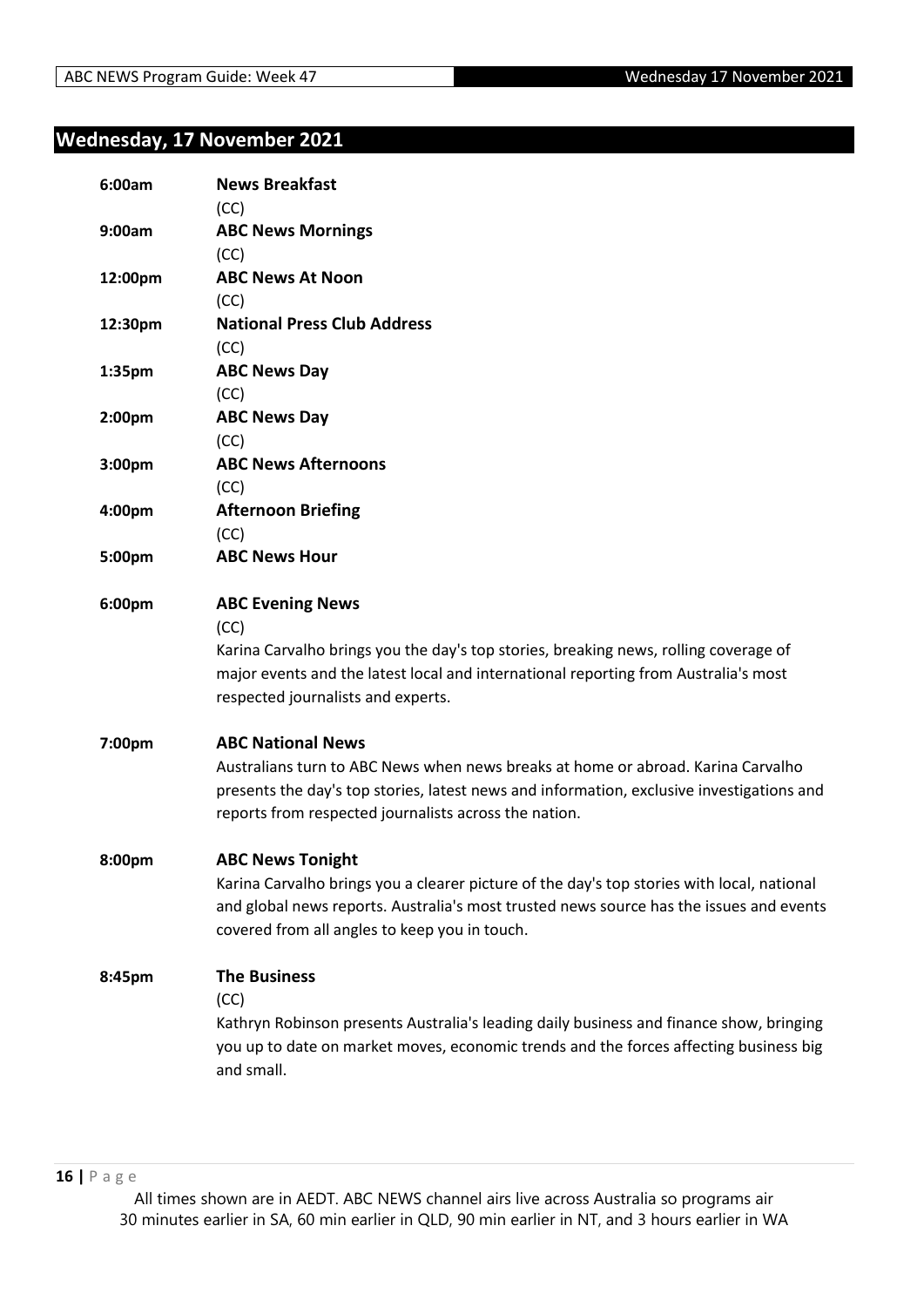| 9:00pm  | <b>ABC Nightly News</b><br>Know the latest on the day's top stories, breaking news and the issues and events that                                                                                                                       |
|---------|-----------------------------------------------------------------------------------------------------------------------------------------------------------------------------------------------------------------------------------------|
|         | matter to you. Yvonne Yong brings you updated information from our unrivalled network<br>of reporters across Australia and around the globe.                                                                                            |
| 9:30pm  | 7.30<br>(CC, Repeat)                                                                                                                                                                                                                    |
|         | Australia's leading nightly public affairs program, bringing you more exclusive<br>investigations and real life stories of extraordinary Australians. Plus a unique perspective<br>on the issues of the day. Presented by Leigh Sales.  |
| 10:00pm | <b>The World</b><br>(CC)                                                                                                                                                                                                                |
|         | Know what's going on in our world. Beverley O'Connor presents the latest international<br>news and a complete look at today's events with reports from ABC News correspondents<br>and interviews with experts, commentators and guests. |
| 11:00pm | <b>ABC News Update</b>                                                                                                                                                                                                                  |
|         | The headlines from ABC News, updating you on the day's top stories from across<br>Australia and around the world.                                                                                                                       |
| 11:02pm | <b>The Drum</b><br>(CC, Repeat)                                                                                                                                                                                                         |
|         | Ellen Fanning and Julia Baird host smart and respectful conversations about the issues<br>impacting people's lives in the show that values expertise above opinions.                                                                    |
| 12:00am | <b>ABC Late News</b>                                                                                                                                                                                                                    |
|         | End your day informed and up-to-date. Michael Tetlow presents ABC Late News from<br>Perth, bringing you detailed coverage of the day's top stories, trusted analysis and new<br>details on the issues and events that shaped our day.   |
| 12:30am | <b>The Mix: Unhinged</b>                                                                                                                                                                                                                |
|         | (CC, Repeat)<br>Stories from the archives that are untamed, unruly, or just plain uncategorisable. With<br>Gilbert & George, Scott Aukerman, and Barbie as you've never seen her before.                                                |
| 1:00am  | <b>ABC Late News</b>                                                                                                                                                                                                                    |
|         | (CC)<br>End your day informed and up-to-date. Michael Tetlow presents ABC Late News from                                                                                                                                                |
|         | Perth, bringing you detailed coverage of the day's top stories, trusted analysis and new<br>details on the issues and events that shaped our day.                                                                                       |
|         |                                                                                                                                                                                                                                         |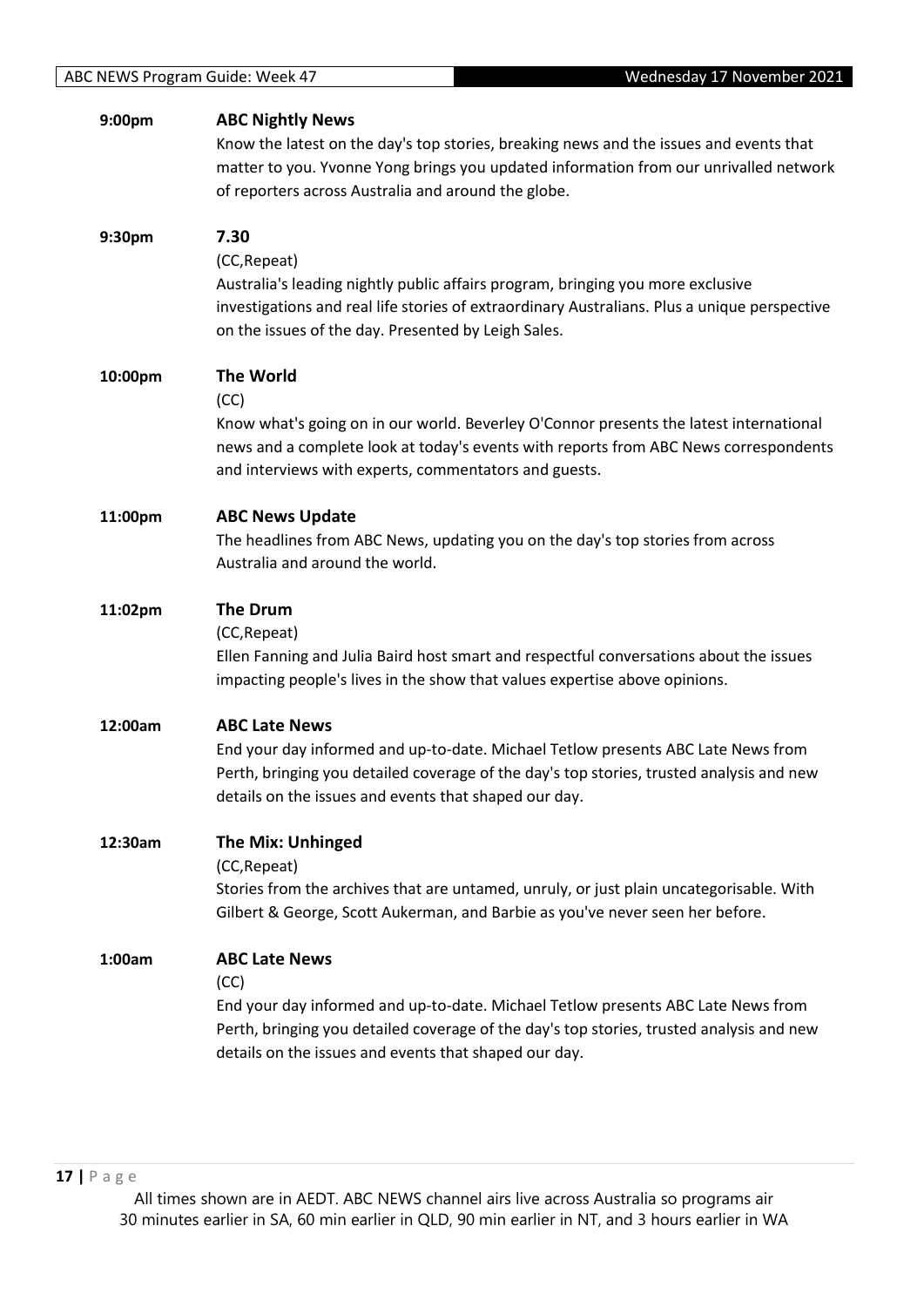|        | <b>The Business</b>                                                                                               |
|--------|-------------------------------------------------------------------------------------------------------------------|
|        | (CC, Repeat)                                                                                                      |
|        | Kathryn Robinson presents Australia's leading daily business and finance show, bringing                           |
|        | you up to date on market moves, economic trends and the forces affecting business big                             |
|        | and small.                                                                                                        |
| 1:30am | 7.30                                                                                                              |
|        | (CC, Repeat)                                                                                                      |
|        | Australia's leading nightly public affairs program, bringing you more exclusive                                   |
|        | investigations and real life stories of extraordinary Australians. Plus a unique perspective                      |
|        | on the issues of the day. Presented by Leigh Sales.                                                               |
| 2:00am | <b>DW News</b>                                                                                                    |
|        | Live from Berlin, our broadcast partner Deutsche Welle brings you the latest                                      |
|        | international news, updated information on the Coronavirus pandemic and the day's top                             |
|        | stories from a European perspective.                                                                              |
| 2:30am | <b>ABC News Overnight</b>                                                                                         |
|        | The final word on the day's top stories, with comprehensive coverage of the key issues                            |
|        | and events plus updated information from ABC News. Presented by Michael Tetlow.                                   |
| 2:45am | <b>The Drum</b>                                                                                                   |
|        | (CC, Repeat)                                                                                                      |
|        | Ellen Fanning and Julia Baird host smart and respectful conversations about the issues                            |
|        | impacting people's lives in the show that values expertise above opinions.                                        |
| 3:45am | <b>ABC News Overnight</b>                                                                                         |
|        | (Repeat)                                                                                                          |
|        |                                                                                                                   |
|        | The final word on the day's top stories, with comprehensive coverage of the key issues                            |
|        | and events plus updated information from ABC News. Presented by Michael Tetlow.                                   |
| 4:00am | <b>The World</b>                                                                                                  |
|        | (CC, Repeat)                                                                                                      |
|        | Know what's going on in our world. Beverley O'Connor presents the latest international                            |
|        | news and a complete look at today's events with reports from ABC News correspondents                              |
|        | and interviews with experts, commentators and guests.                                                             |
| 4:55am | <b>ABC News Update</b>                                                                                            |
|        | (Repeat)                                                                                                          |
|        | The headlines from ABC News, updating you on the day's top stories from across<br>Australia and around the world. |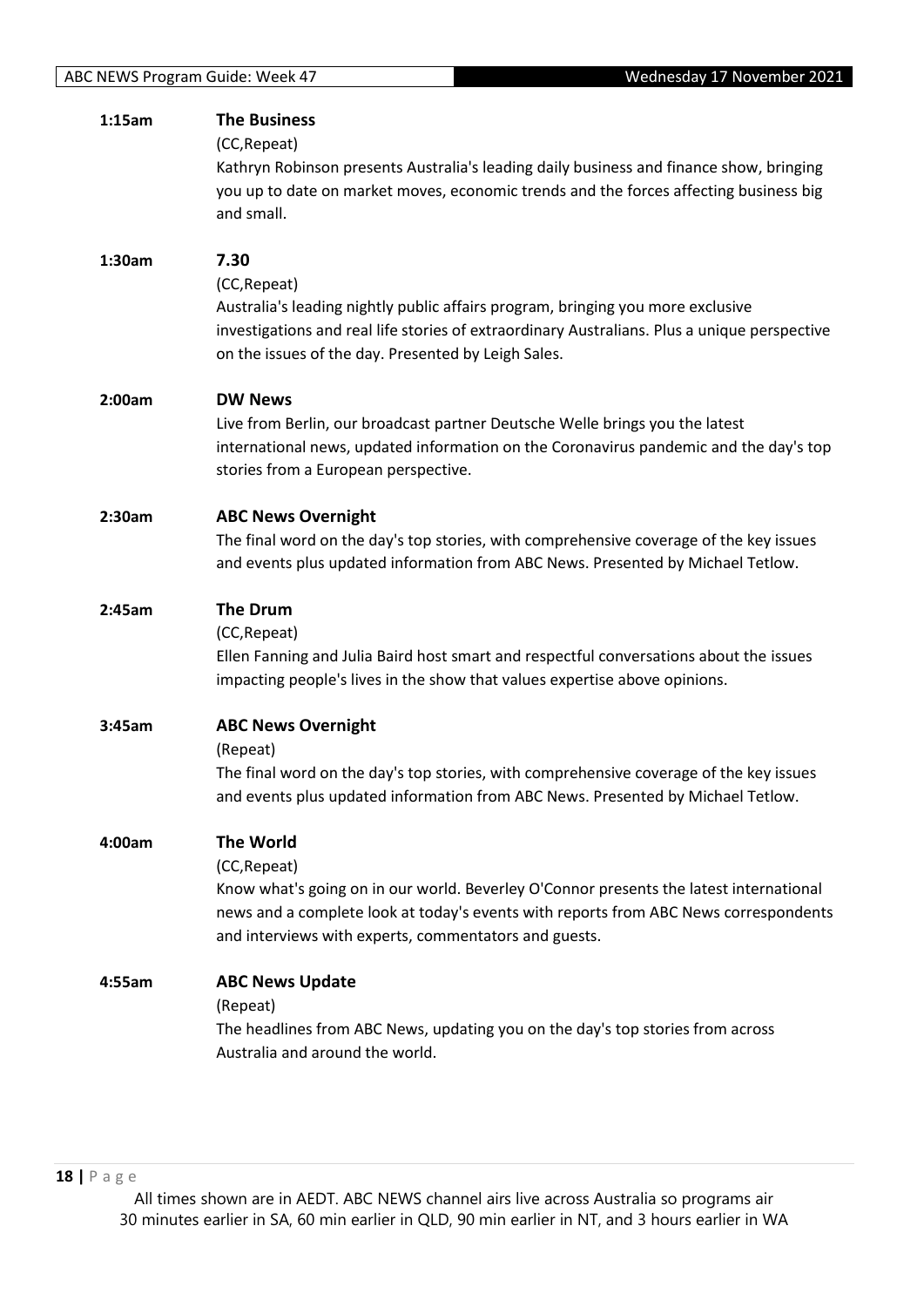| 5:00am | <b>DW News</b>                                                                          |
|--------|-----------------------------------------------------------------------------------------|
|        | Live from Berlin, our broadcast partner Deutsche Welle brings you the latest            |
|        | international news, updated information on the Coronavirus pandemic and the day's top   |
|        | stories from a European perspective.                                                    |
| 5:15am | <b>The Business</b>                                                                     |
|        | (CC, Repeat)                                                                            |
|        | Kathryn Robinson presents Australia's leading daily business and finance show, bringing |
|        | you up to date on market moves, economic trends and the forces affecting business big   |
|        | and small.                                                                              |
| 5:30am | Foreign Correspondent: The Rise Of China: Crackdown - Xinjiang                          |
|        | (CC, Repeat)                                                                            |
|        | In 2014, Stephen McDonell reported on China's crackdown on a resident Muslim            |
|        | community in the remote northwest of the country in what it claims is its own war on    |
|        | terror.                                                                                 |
|        |                                                                                         |
|        |                                                                                         |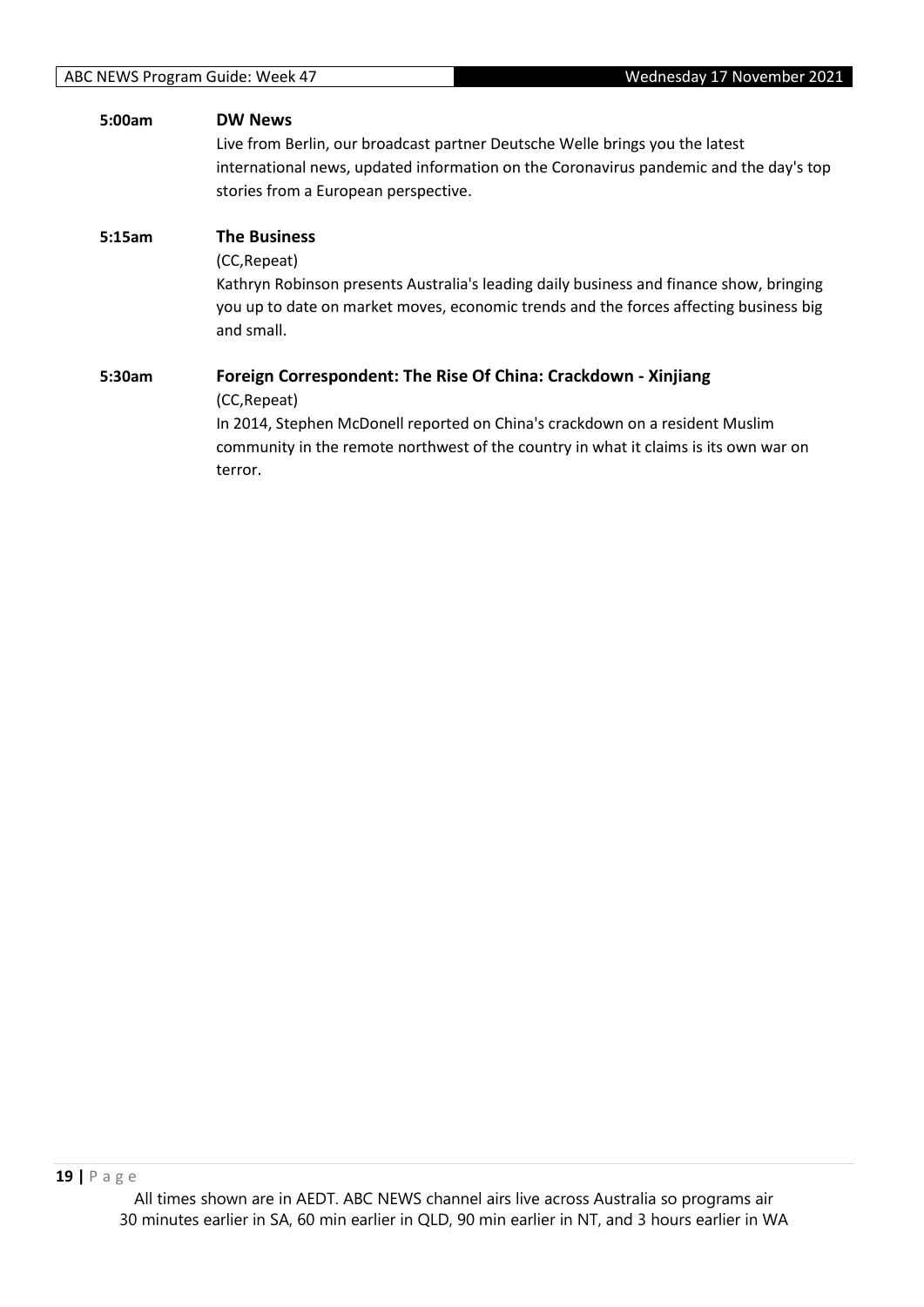#### **Thursday, 18 November 2021**

| 6:00am  | <b>News Breakfast</b><br>(CC)                                                                                                                                                                                                                                      |
|---------|--------------------------------------------------------------------------------------------------------------------------------------------------------------------------------------------------------------------------------------------------------------------|
| 9:00am  | <b>ABC News Mornings</b><br>(CC)                                                                                                                                                                                                                                   |
| 12:00pm | <b>ABC News At Noon</b><br>(CC)                                                                                                                                                                                                                                    |
| 3:00pm  | <b>ABC News Afternoons</b><br>(CC)                                                                                                                                                                                                                                 |
| 4:00pm  | <b>Afternoon Briefing</b><br>(CC)                                                                                                                                                                                                                                  |
| 5:00pm  | <b>ABC News Hour</b>                                                                                                                                                                                                                                               |
| 6:00pm  | <b>ABC Evening News</b><br>(CC)<br>Karina Carvalho brings you the day's top stories, breaking news, rolling coverage of<br>major events and the latest local and international reporting from Australia's most<br>respected journalists and experts.               |
| 7:00pm  | <b>ABC National News</b><br>Australians turn to ABC News when news breaks at home or abroad. Karina Carvalho<br>presents the day's top stories, latest news and information, exclusive investigations and<br>reports from respected journalists across the nation. |
| 8:00pm  | <b>ABC News Tonight</b><br>Karina Carvalho brings you a clearer picture of the day's top stories with local, national<br>and global news reports. Australia's most trusted news source has the issues and events<br>covered from all angles to keep you in touch.  |
| 8:45pm  | <b>The Business</b><br>(CC)<br>Australia's leading daily business and finance show, bringing you up to date on market<br>moves, economic trends and the forces affecting business big and small. Presented by<br>Alicia Barry.                                     |
| 9:00pm  | <b>ABC Nightly News</b><br>Know the latest on the day's top stories, breaking news and the issues and events that<br>matter to you. Yvonne Yong brings you updated information from our unrivalled network<br>of reporters across Australia and around the globe.  |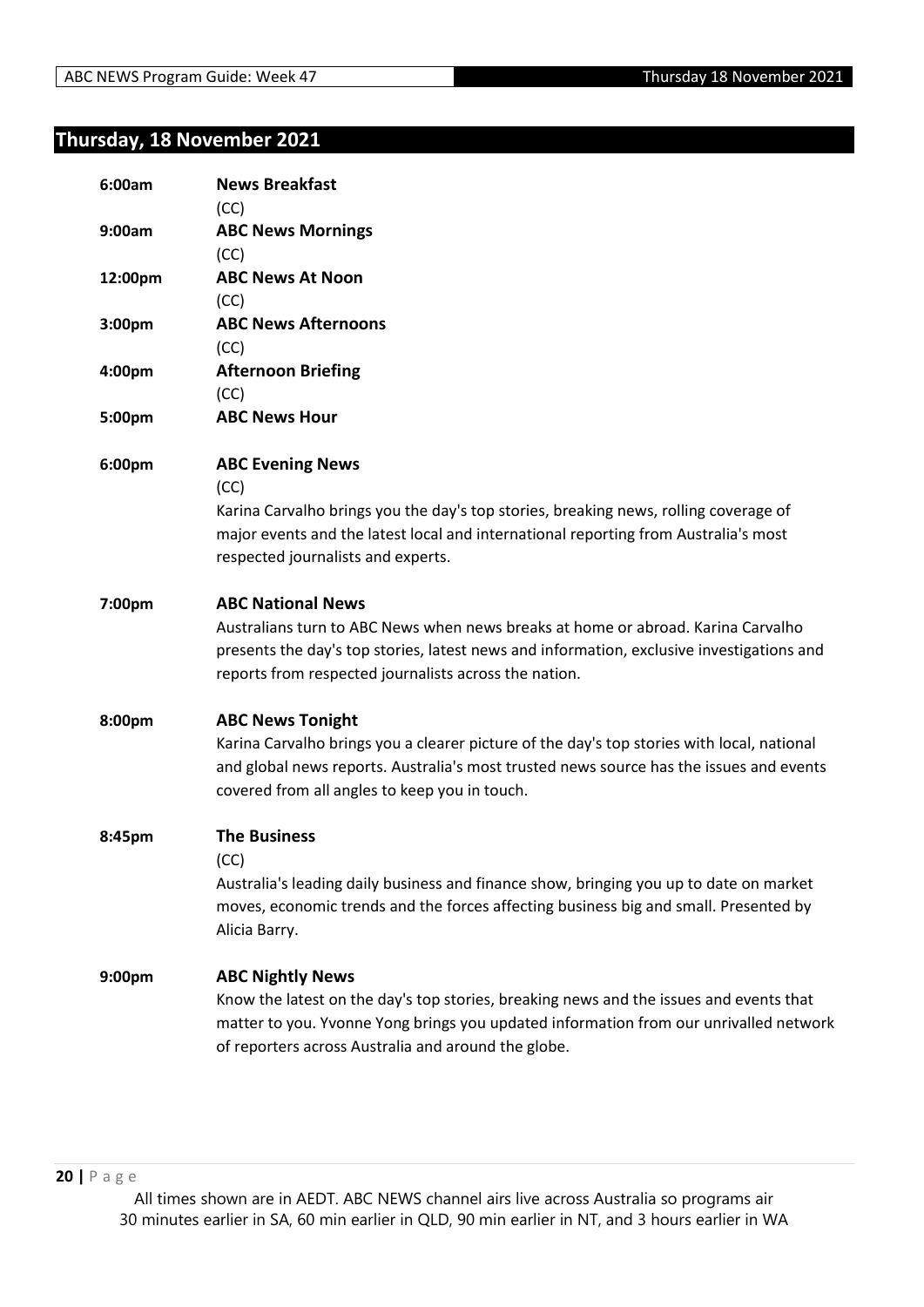| 9:30pm  | 7.30<br>(CC, Repeat)<br>Australia's leading nightly public affairs program, bringing you more exclusive<br>investigations and real life stories of extraordinary Australians. Plus a unique perspective<br>on the issues of the day. Presented by Leigh Sales.                               |
|---------|----------------------------------------------------------------------------------------------------------------------------------------------------------------------------------------------------------------------------------------------------------------------------------------------|
| 10:00pm | <b>The World</b><br>(CC)<br>Know what's going on in our world. Beverley O'Connor presents the latest international<br>news and a complete look at today's events with reports from ABC News correspondents<br>and interviews with experts, commentators and guests.                          |
| 11:00pm | <b>ABC News Update</b><br>The headlines from ABC News, updating you on the day's top stories from across<br>Australia and around the world.                                                                                                                                                  |
| 11:02pm | <b>The Drum</b><br>(CC, Repeat)<br>Ellen Fanning and Julia Baird host smart and respectful conversations about the issues<br>impacting people's lives in the show that values expertise above opinions.                                                                                      |
| 12:00am | <b>ABC Late News</b><br>End your day informed and up-to-date. Michael Tetlow presents ABC Late News from<br>Perth, bringing you detailed coverage of the day's top stories, trusted analysis and new<br>details on the issues and events that shaped our day.                                |
| 12:30am | Foreign Correspondent: The Rise Of China: Generation Left Behind<br>(CC, Repeat)<br>More than 60 million Chinese children are growing up without their parents, paying the<br>price of their country's dash to prosperity. In 2016 Matthew Carney reported on the<br>generation left behind. |
| 1:00am  | <b>ABC Late News</b><br>(CC)<br>End your day informed and up-to-date. Michael Tetlow presents ABC Late News from<br>Perth, bringing you detailed coverage of the day's top stories, trusted analysis and new<br>details on the issues and events that shaped our day.                        |
| 1:15am  | <b>The Business</b><br>(CC, Repeat)<br>Australia's leading daily business and finance show, bringing you up to date on market<br>moves, economic trends and the forces affecting business big and small. Presented by<br>Alicia Barry.                                                       |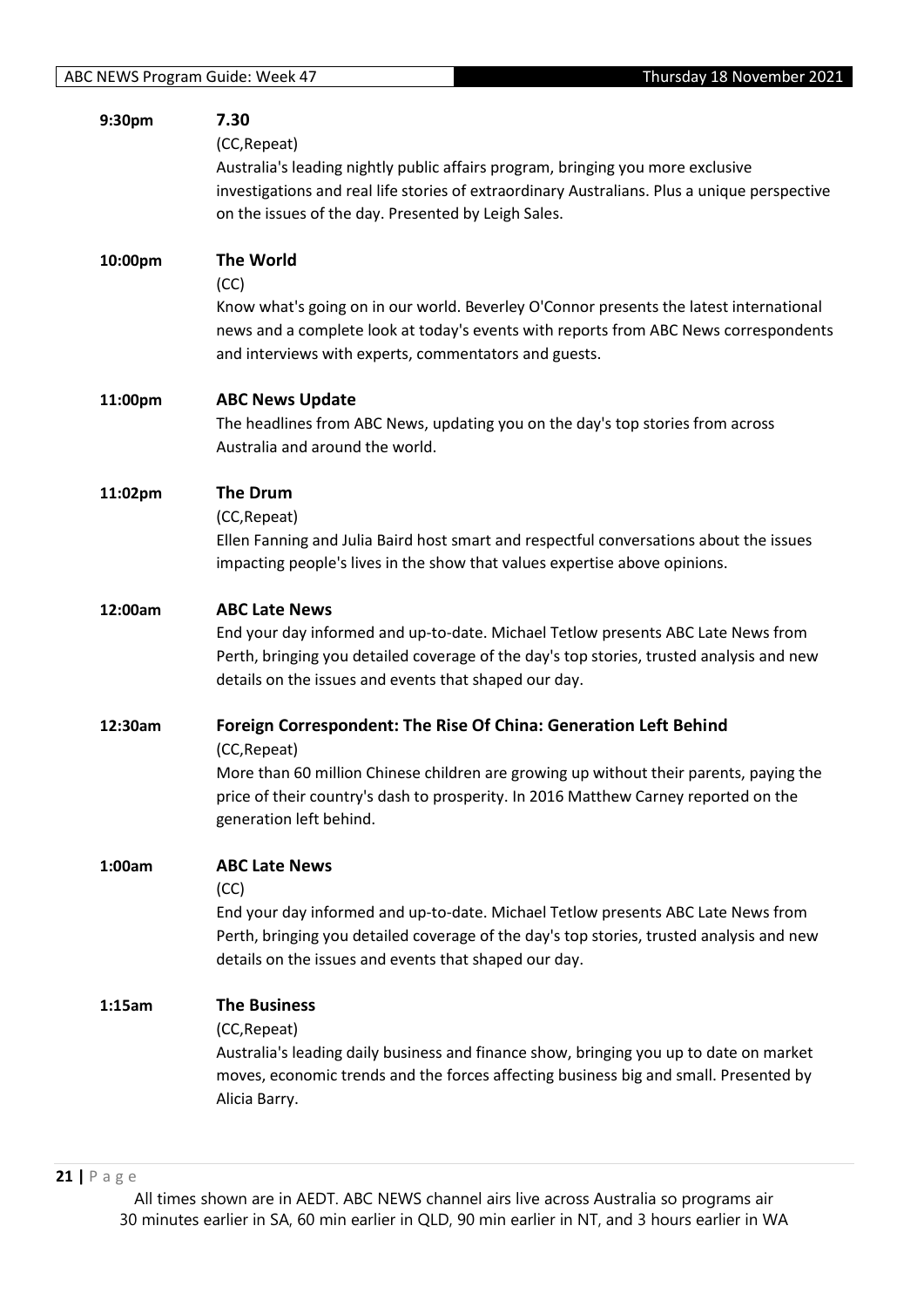| 1:30am | 7.30<br>(CC, Repeat)<br>Australia's leading nightly public affairs program, bringing you more exclusive<br>investigations and real life stories of extraordinary Australians. Plus a unique perspective<br>on the issues of the day. Presented by Leigh Sales.              |
|--------|-----------------------------------------------------------------------------------------------------------------------------------------------------------------------------------------------------------------------------------------------------------------------------|
| 2:00am | <b>DW News</b><br>Live from Berlin, our broadcast partner Deutsche Welle brings you the latest<br>international news, updated information on the Coronavirus pandemic and the day's top<br>stories from a European perspective.                                             |
| 2:30am | <b>ABC News Overnight</b><br>The final word on the day's top stories, with comprehensive coverage of the key issues<br>and events plus updated information from ABC News. Presented by Michael Tetlow.                                                                      |
| 2:45am | <b>The Drum</b><br>(CC, Repeat)<br>Ellen Fanning and Julia Baird host smart and respectful conversations about the issues<br>impacting people's lives in the show that values expertise above opinions.                                                                     |
| 3:45am | <b>ABC News Overnight</b><br>(Repeat)<br>The final word on the day's top stories, with comprehensive coverage of the key issues<br>and events plus updated information from ABC News. Presented by Michael Tetlow.                                                          |
| 4:00am | <b>The World</b><br>(CC, Repeat)<br>Know what's going on in our world. Beverley O'Connor presents the latest international<br>news and a complete look at today's events with reports from ABC News correspondents<br>and interviews with experts, commentators and guests. |
| 4:55am | <b>ABC News Update</b><br>(Repeat)<br>The headlines from ABC News, updating you on the day's top stories from across<br>Australia and around the world.                                                                                                                     |
| 5:00am | <b>DW News</b><br>Live from Berlin, our broadcast partner Deutsche Welle brings you the latest<br>international news, updated information on the Coronavirus pandemic and the day's top<br>stories from a European perspective.                                             |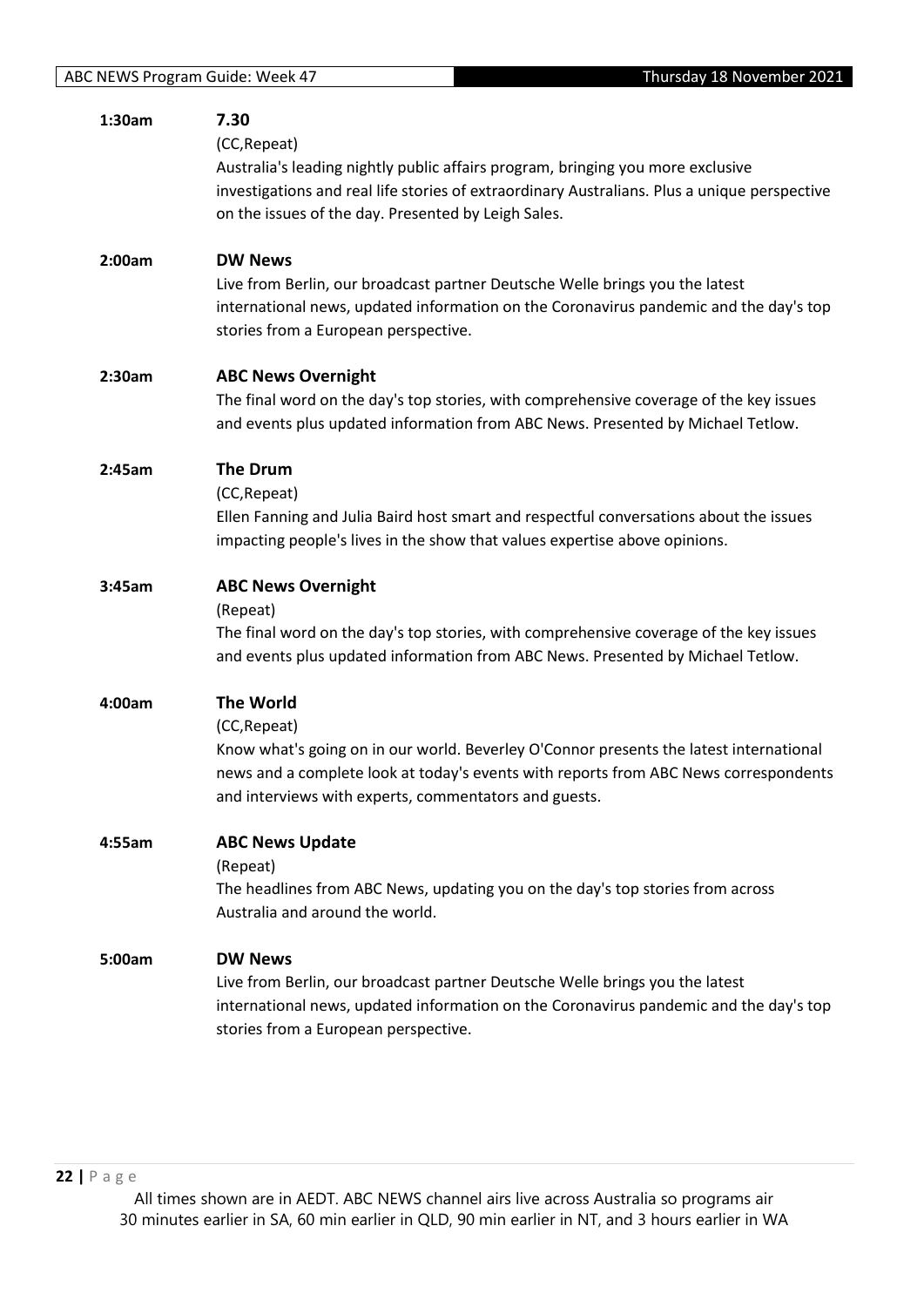#### **5:15am The Business**

(CC,Repeat)

Australia's leading daily business and finance show, bringing you up to date on market moves, economic trends and the forces affecting business big and small. Presented by Alicia Barry.

# **5:30am One Plus One: Anton Enus** (CC,Repeat)

Brought up under apartheid in South Africa, Anton Enus only tasted real equality on arrival in Australia. Now a well-known media figure, he's turned his cancer battle into a health campaign. He speaks with Kathryn Robinson.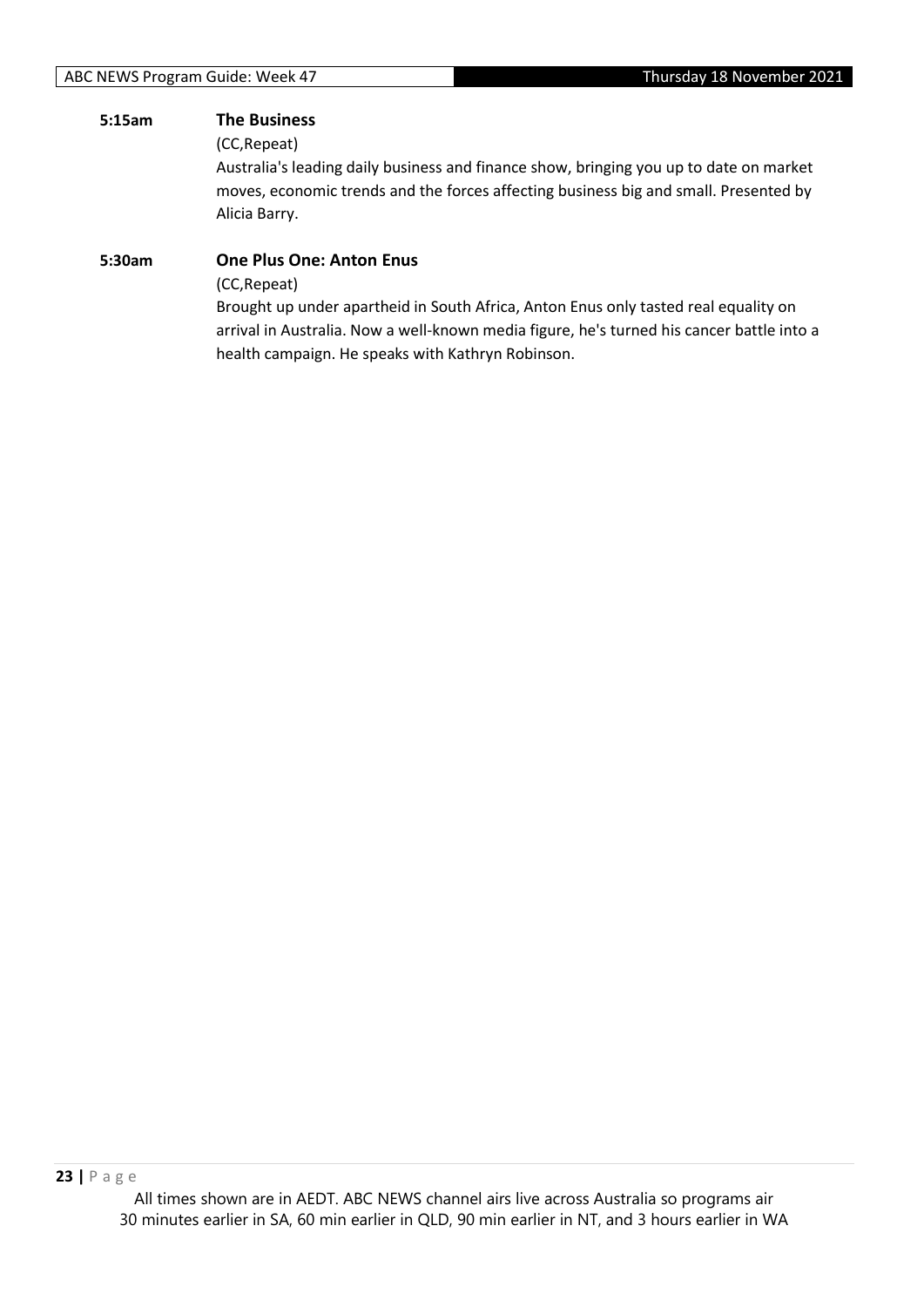#### **Friday, 19 November 2021**

| 6:00am           | <b>News Breakfast</b><br>(CC)                                                                                                                                                                                                                                      |
|------------------|--------------------------------------------------------------------------------------------------------------------------------------------------------------------------------------------------------------------------------------------------------------------|
| 9:00am           | <b>ABC News Mornings</b><br>(CC)                                                                                                                                                                                                                                   |
| 12:00pm          | <b>ABC News At Noon</b><br>(CC)                                                                                                                                                                                                                                    |
| 3:00pm           | <b>ABC News Afternoons</b><br>(CC)                                                                                                                                                                                                                                 |
| 4:00pm           | <b>Afternoon Briefing</b><br>(CC)                                                                                                                                                                                                                                  |
| 4:30pm<br>5:00pm | <b>Friday Briefing</b><br><b>ABC News Hour</b>                                                                                                                                                                                                                     |
| 6:00pm           | <b>ABC Evening News</b><br>(CC)<br>Karina Carvalho brings you the day's top stories, breaking news, rolling coverage of<br>major events and the latest local and international reporting from Australia's most<br>respected journalists and experts.               |
| 7:00pm           | <b>ABC National News</b><br>Australians turn to ABC News when news breaks at home or abroad. Karina Carvalho<br>presents the day's top stories, latest news and information, exclusive investigations and<br>reports from respected journalists across the nation. |
| 7:45pm           | <b>The Vaccine</b><br>(CC)<br>Jeremy Fernandez is joined by Dr Norman Swan, Casey Briggs, medical experts and<br>health authorities to bring you everything you need to know about the rollout of the<br>COVID-19 vaccine and to answer your questions.            |
| 8:00pm           | <b>ABC News Update</b><br>Karina Carvalho brings you a clearer picture of the day's top stories with local, national<br>and global news reports. Australia's most trusted news source has the issues and events<br>covered from all angles to keep you in touch.   |
| 8:03pm           | <b>Planet America</b><br>As Americans prepare for Thanksgiving and Christmas, what will a COVID safe holiday<br>season look like this year? Chas and John bring you the latest from the US with a detailed<br>look at the issues President Biden is facing.        |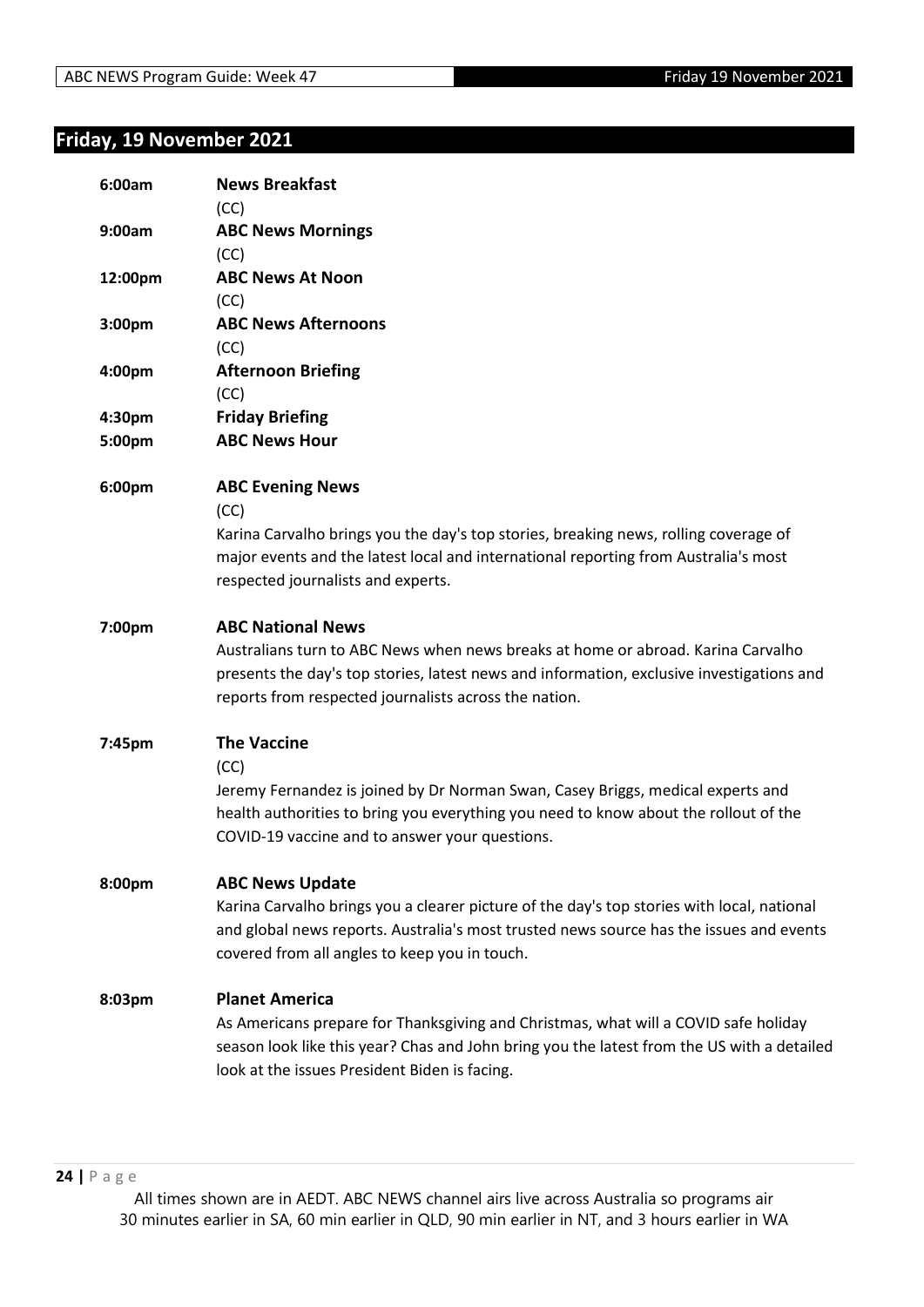| 9:00pm  | <b>ABC Nightly News</b><br>Know the latest on the day's top stories, breaking news and the issues and events that<br>matter to you. Yvonne Yong brings you updated information from our unrivalled network<br>of reporters across Australia and around the globe.           |
|---------|-----------------------------------------------------------------------------------------------------------------------------------------------------------------------------------------------------------------------------------------------------------------------------|
| 9:30pm  | <b>Close Of Business</b><br>Rachel Pupazzoni presents a look back over the best stories and interviews from the<br>week on The Business, reporting on the big issues in the economy from finance, retail,<br>small business, the markets and more.                          |
| 10:00pm | <b>The World</b><br>(CC)<br>Know what's going on in our world. Yvonne Yong presents the latest international news<br>and a complete look at today's events with reports from ABC News correspondents and<br>interviews with experts, commentators and guests.               |
| 11:00pm | <b>ABC News Update</b><br>The headlines from ABC News, updating you on the day's top stories from across<br>Australia and around the world.                                                                                                                                 |
| 11:02pm | <b>The Drum</b><br>(CC, Repeat)<br>Ellen Fanning and Julia Baird host smart and respectful conversations about the issues<br>impacting people's lives in the show that values expertise above opinions.                                                                     |
| 12:00am | <b>ABC Late News</b><br>End your day informed and up-to-date. Michael Tetlow presents ABC Late News from<br>Perth, bringing you detailed coverage of the day's top stories, trusted analysis and new<br>details on the issues and events that shaped our day.               |
| 12:15am | <b>Planet America</b><br>(CC, Repeat)<br>As Americans prepare for Thanksgiving and Christmas, what will a COVID safe holiday<br>season look like this year? Chas and John bring you the latest from the US with a detailed<br>look at the issues President Biden is facing. |
| 1:10am  | <b>ABC Late News</b><br>(CC)<br>End your day informed and up-to-date. Michael Tetlow presents ABC Late News from<br>Perth, bringing you detailed coverage of the day's top stories, trusted analysis and new<br>details on the issues and events that shaped our day.       |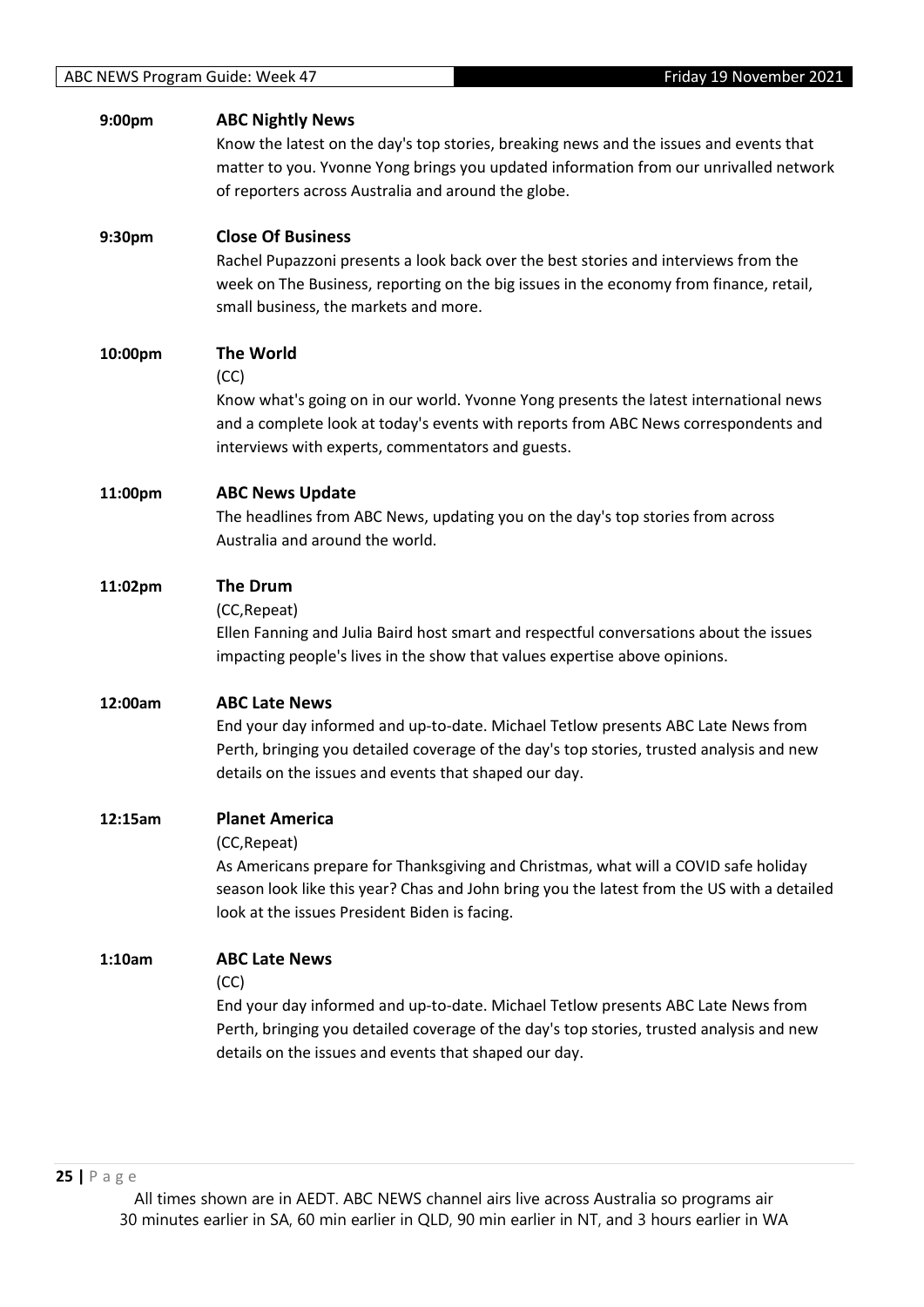| 1:30am | <b>Friday Briefing</b><br>(Repeat)<br>Every Friday Patricia Karvelas is joined by some of the country's leading commentators<br>and opinion makers for a thought-provoking and illuminating look back over the week to                                                      |
|--------|-----------------------------------------------------------------------------------------------------------------------------------------------------------------------------------------------------------------------------------------------------------------------------|
|        | unpick the issues and events making headlines.                                                                                                                                                                                                                              |
| 2:00am | <b>DW News</b><br>Live from Berlin, our broadcast partner Deutsche Welle brings you the latest<br>international news, updated information on the Coronavirus pandemic and the day's top<br>stories from a European perspective.                                             |
| 2:30am | <b>The Drum</b><br>(CC, Repeat)<br>Ellen Fanning and Julia Baird host smart and respectful conversations about the issues<br>impacting people's lives in the show that values expertise above opinions.                                                                     |
| 3:30am | <b>DW Conflict Zone</b><br>From our broadcast partner Deutsche Welle, we go face-to-face with global decision-<br>makers, seeking straight answers to straight questions, putting the spotlight on<br>controversial issues and calling the powerful to account.             |
| 4:00am | <b>ABC News Update</b><br>(Repeat)<br>The headlines from ABC News, updating you on the day's top stories from across<br>Australia and around the world.                                                                                                                     |
| 4:02am | <b>The World</b><br>(CC, Repeat)<br>Know what's going on in our world. Yvonne Yong presents the latest international news<br>and a complete look at today's events with reports from ABC News correspondents and<br>interviews with experts, commentators and guests.       |
| 5:00am | <b>ABC News Update</b><br>(Repeat)<br>The headlines from ABC News, updating you on the day's top stories from across<br>Australia and around the world.                                                                                                                     |
| 5:02am | <b>Planet America</b><br>(CC, Repeat)<br>As Americans prepare for Thanksgiving and Christmas, what will a COVID safe holiday<br>season look like this year? Chas and John bring you the latest from the US with a detailed<br>look at the issues President Biden is facing. |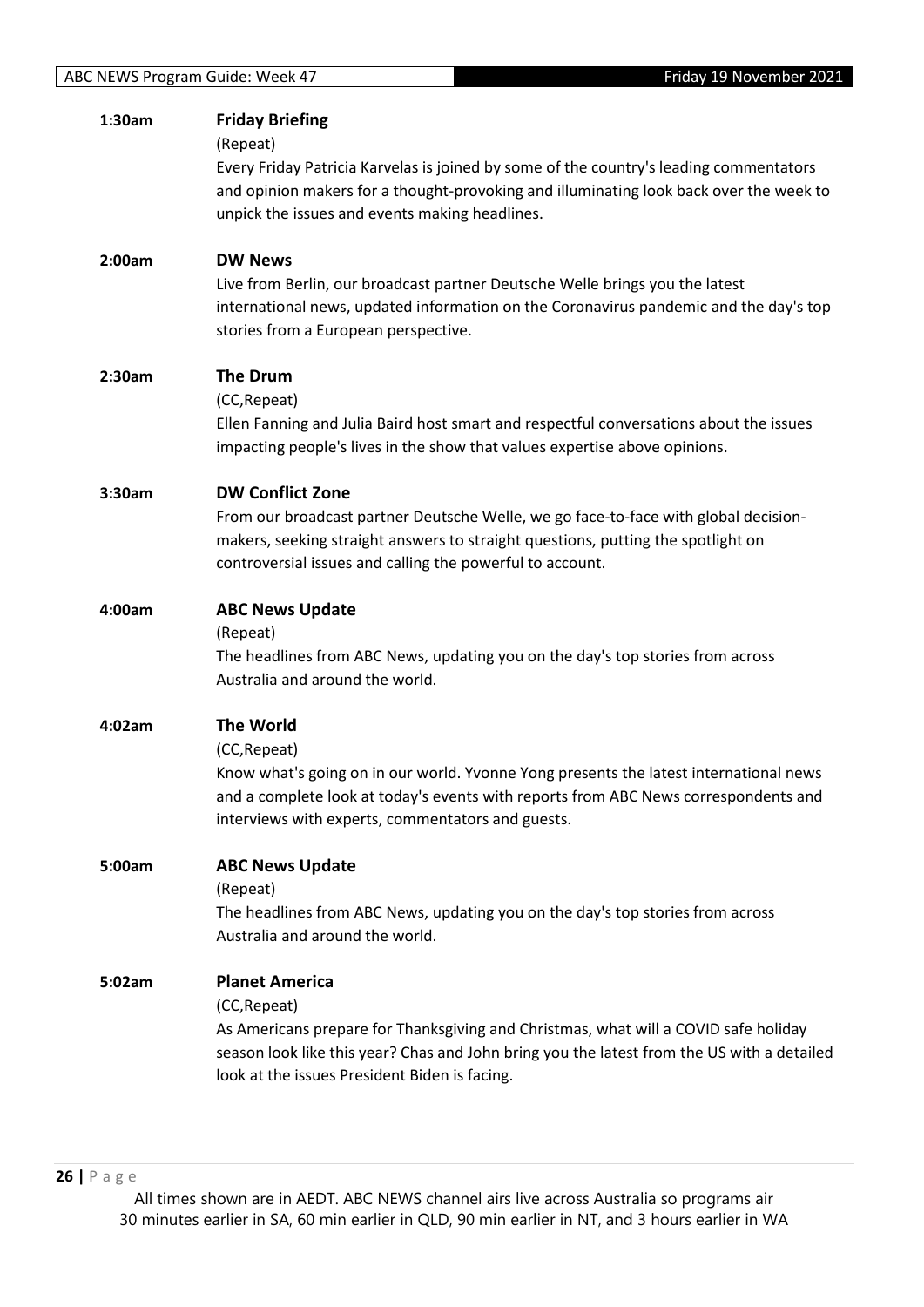# **Saturday, 20 November 2021**

| <b>ABC News Update</b>                                                                                                                                                                                                                                                    |
|---------------------------------------------------------------------------------------------------------------------------------------------------------------------------------------------------------------------------------------------------------------------------|
| The top stories from ABC News, updating you on the latest headlines and the overnight                                                                                                                                                                                     |
| news from across Australia and around the world.                                                                                                                                                                                                                          |
| <b>Close Of Business</b><br>(Repeat)<br>Rachel Pupazzoni presents a look back over the best stories and interviews from the<br>week on The Business, reporting on the big issues in the economy from finance, retail,<br>small business, the markets and more.            |
| <b>The Breakfast Couch</b><br>(CC)<br>Join Michael Rowland, Lisa Millar and the team for some of the best conversations as we<br>hear from some of the most informed and entertaining guests who have appeared on<br>News Breakfast.                                      |
| <b>Weekend Breakfast</b><br>(CC)<br>Start your weekend informed and fully up-to-date as Johanna Nicholson and Fauziah<br>Ibrahim bring you the latest news, in-depth analysis, politics, interviews, weather,<br>culture and global affairs. Plus sport with Jared Coote. |
| <b>ABC News</b><br>(CC)<br>Miriam Corowa presents the latest from ABC News, following today's top stories and<br>coverage of events as they unfold. Plus original reporting, expert analysis and all the<br>updated news, sport, weather and information you need.        |
| The World This Week<br>(CC)<br>Beverley O'Connor presents the week's best international stories from an Australian<br>perspective, as seen by ABC News reporters posted in Europe, North America, the<br>Middle East, North Asia, South Asia and the Pacific.             |
| <b>ABC News</b><br>(CC)<br>Miriam Corowa presents the latest from ABC News, following today's top stories and<br>coverage of events as they unfold. Plus original reporting, expert analysis and all the<br>updated news, sport, weather and information you need.        |
|                                                                                                                                                                                                                                                                           |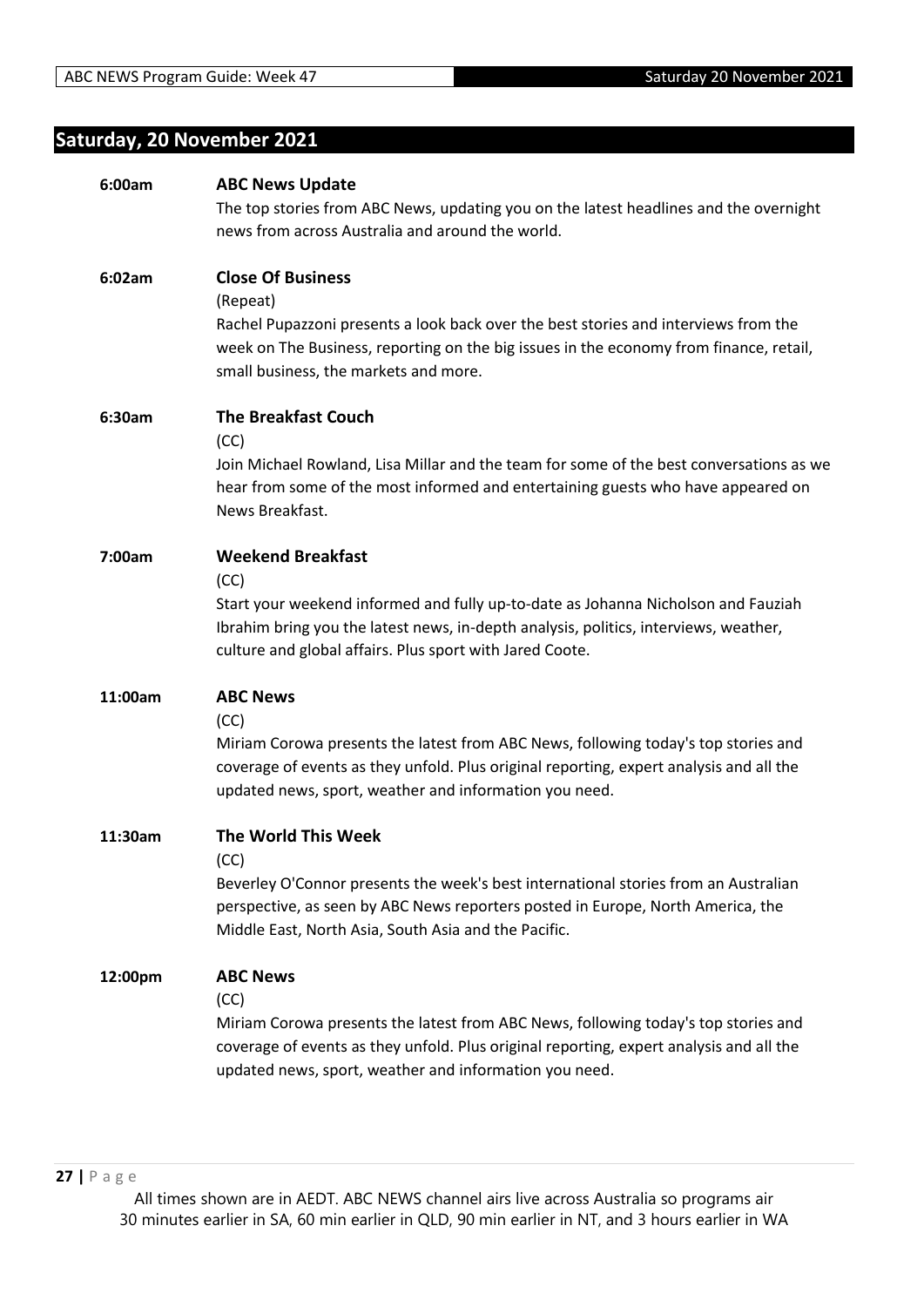| 12:30pm | <b>ABC News Regional</b>                                                                                                                          |
|---------|---------------------------------------------------------------------------------------------------------------------------------------------------|
|         | (CC)                                                                                                                                              |
|         | The ABC's network of reporters across Australia bring you a closer look at what's making                                                          |
|         | headlines in regional and rural Australia, uncovering the news, views and what's really                                                           |
|         | going on outside the big cities.                                                                                                                  |
|         |                                                                                                                                                   |
| 1:00pm  | <b>ABC News</b>                                                                                                                                   |
|         | (CC)                                                                                                                                              |
|         | Miriam Corowa presents the latest from ABC News, following today's top stories and                                                                |
|         | coverage of events as they unfold. Plus original reporting, expert analysis and all the                                                           |
|         |                                                                                                                                                   |
|         | updated news, sport, weather and information you need.                                                                                            |
| 1:05pm  | <b>Planet America</b>                                                                                                                             |
|         | (CC, Repeat)                                                                                                                                      |
|         | As Americans prepare for Thanksgiving and Christmas, what will a COVID safe holiday                                                               |
|         | season look like this year? Chas and John bring you the latest from the US with a detailed                                                        |
|         |                                                                                                                                                   |
|         | look at the issues President Biden is facing.                                                                                                     |
| 2:00pm  | <b>ABC News</b>                                                                                                                                   |
|         | Miriam Corowa presents the latest from ABC News, following today's top stories and                                                                |
|         | coverage of events as they unfold. Plus original reporting, expert analysis and all the                                                           |
|         |                                                                                                                                                   |
|         | updated news, sport, weather and information you need.                                                                                            |
| 2:30pm  | Landline                                                                                                                                          |
|         | (CC, Repeat)                                                                                                                                      |
|         | For 30 years Landline has been telling stories from the paddock to plate, covering crops,                                                         |
|         | climate, controversies and the characters of rural Australia. Connecting the city to the                                                          |
|         | country since 1991. Presented by Pip Courtney.                                                                                                    |
|         |                                                                                                                                                   |
| 3:00pm  | <b>ABC News</b>                                                                                                                                   |
|         | (CC)                                                                                                                                              |
|         | Miriam Corowa presents the latest from ABC News, following today's top stories and                                                                |
|         | coverage of events as they unfold. Plus original reporting, expert analysis and all the                                                           |
|         | updated news, sport, weather and information you need.                                                                                            |
|         |                                                                                                                                                   |
| 3:30pm  | <b>The Breakfast Couch</b>                                                                                                                        |
|         | (CC, Repeat)                                                                                                                                      |
|         | Join Michael Rowland, Lisa Millar and the team for some of the best conversations as we                                                           |
|         | hear from some of the most informed and entertaining guests who have appeared on                                                                  |
|         | News Breakfast.                                                                                                                                   |
|         |                                                                                                                                                   |
| 4:00pm  | <b>ABC News</b>                                                                                                                                   |
|         |                                                                                                                                                   |
|         | Miriam Corowa presents the latest from ABC News, following today's top stories and                                                                |
|         | coverage of events as they unfold. Plus original reporting, expert analysis and all the<br>updated news, sport, weather and information you need. |

#### **28 |** P a g e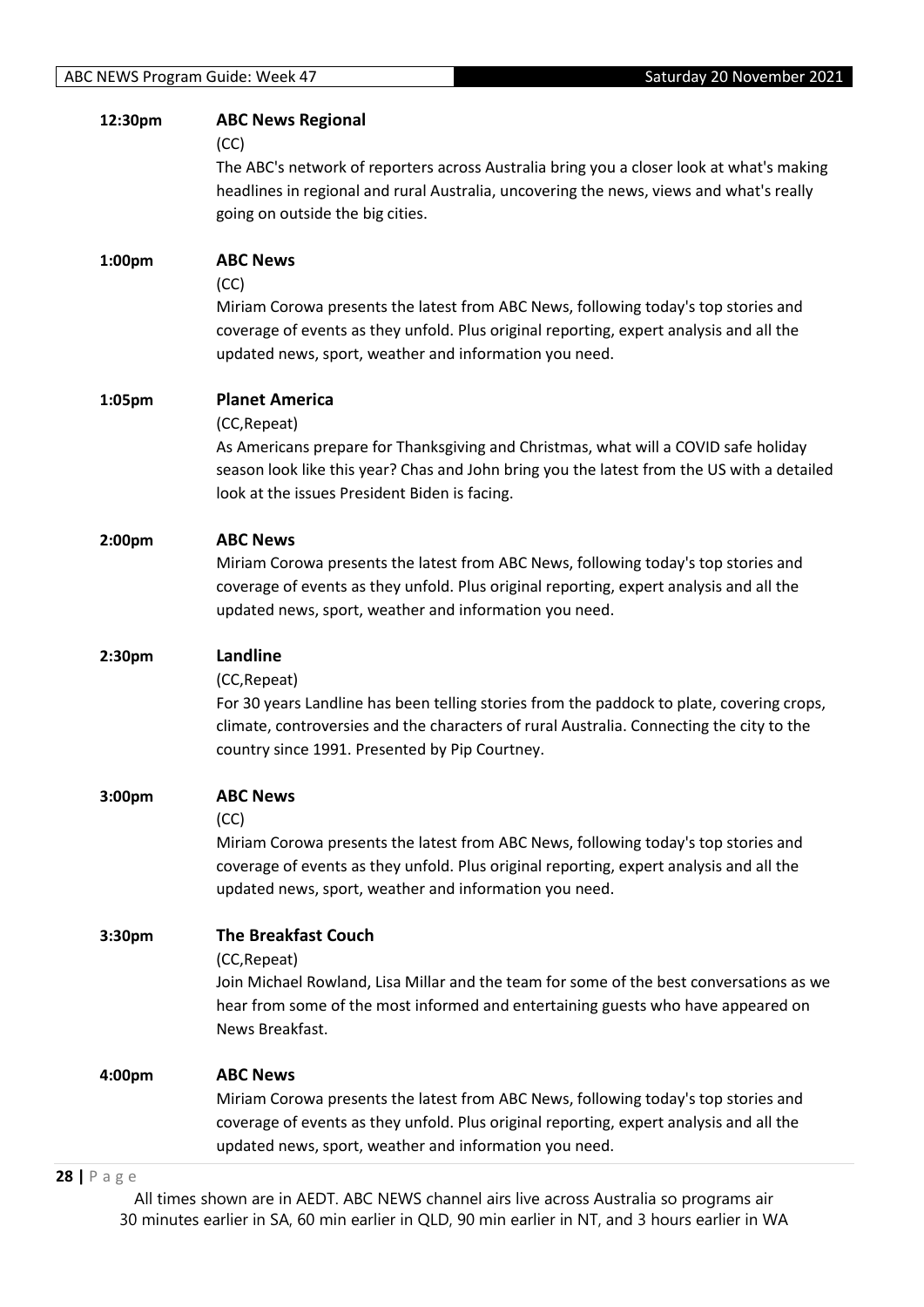| 4:30pm | Q+A Highlights                                                                              |
|--------|---------------------------------------------------------------------------------------------|
|        | (CC)                                                                                        |
|        | The show that puts you at the centre of the conversation. The highlights of Q+A as hosts    |
|        | Virginia Trioli, David Speers and Stan Grant are joined by a panel with diverse opinions to |
|        | cover the topics that have everyone talking.                                                |
| 5:00pm | <b>ABC News</b>                                                                             |
|        | Miriam Corowa presents the latest from ABC News, following today's top stories and          |
|        | coverage of events as they unfold. Plus original reporting, expert analysis and all the     |
|        | updated news, sport, weather and information you need.                                      |
| 5:05pm | <b>Planet America</b>                                                                       |
|        | (CC, Repeat)                                                                                |
|        | As Americans prepare for Thanksgiving and Christmas, what will a COVID safe holiday         |
|        | season look like this year? Chas and John bring you the latest from the US with a detailed  |
|        | look at the issues President Biden is facing.                                               |
| 6:00pm | <b>ABC Evening News</b>                                                                     |
|        | Live across Australia, the latest from ABC News, following today's top stories and live     |
|        | coverage of events as they unfold. Plus comprehensive analysis, context and original        |
|        | investigations from ABC reporters around the world.                                         |
| 6:30pm | <b>ABC News Regional</b>                                                                    |
|        | (CC, Repeat)                                                                                |
|        | The ABC's network of reporters across Australia bring you a closer look at what's making    |
|        | headlines in regional and rural Australia, uncovering the news, views and what's really     |
|        | going on outside the big cities.                                                            |
| 7:00pm | <b>ABC National News</b>                                                                    |
|        | The top stories from ABC News and a complete summary of the day's events with               |
|        | reports from the scene and accurate analysis. Plus the latest sport and weather.            |
| 7:30pm | <b>New Normal: 18 Months On</b>                                                             |
|        | A time capsule project where we interview people about their life experiences, fears and    |
|        | concerns since the COVID-19 outbreak. We revisit them 18 months after we first met to       |
|        | see how the pandemic has changed their lives.                                               |
| 8:00pm | <b>ABC News Tonight</b>                                                                     |
|        | The top stories from ABC News and a complete summary of the day's events with               |
|        | reports from the scene and accurate analysis. Plus the latest sport and weather.            |
|        |                                                                                             |
|        |                                                                                             |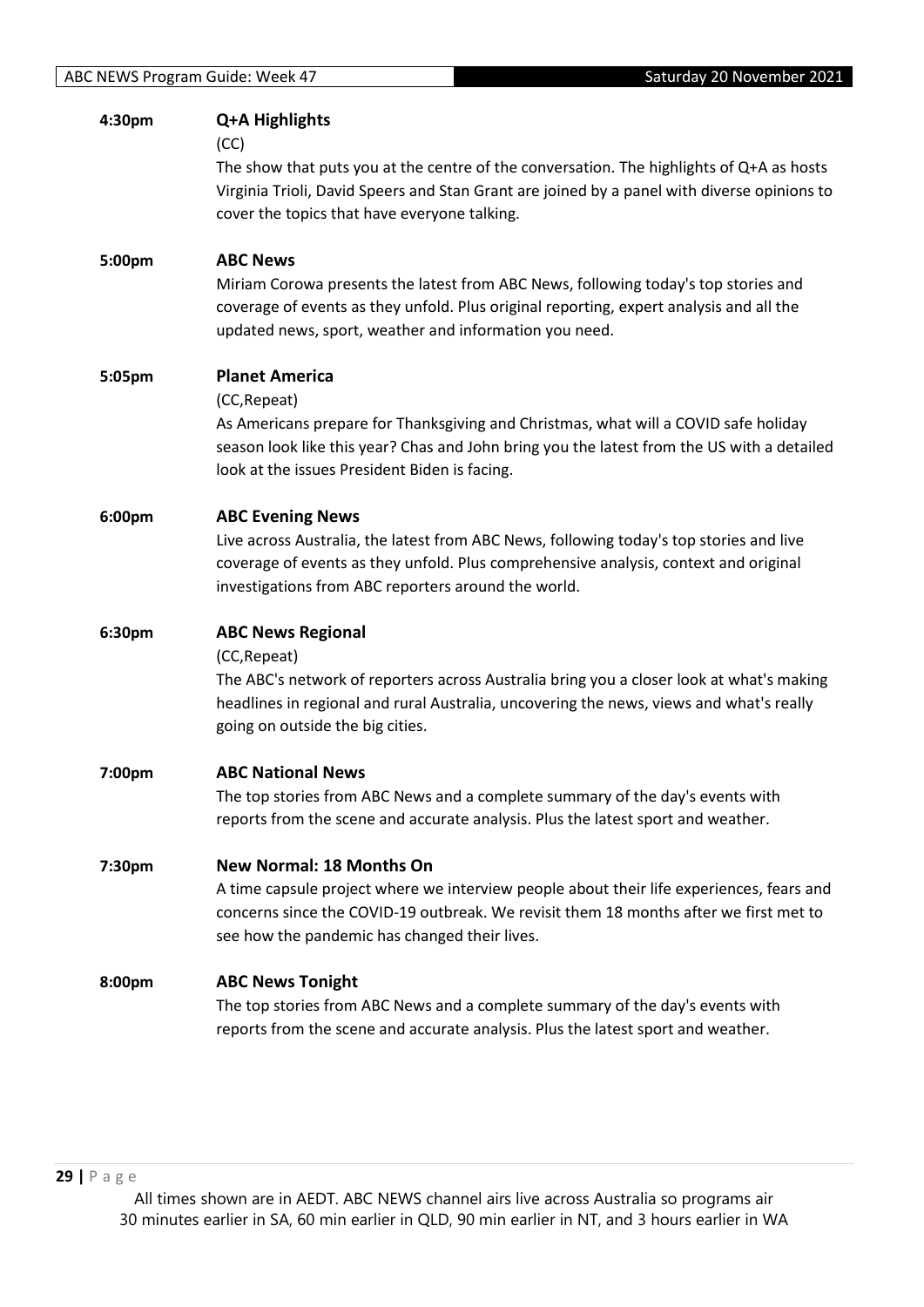| 8:30pm             | <b>Australian Story</b><br>(CC,AD, Repeat)<br>Putting the 'real' back into reality TV, the award-winning series with no narrator and no<br>agendas, just authentic stories told in people's own words. For 25 years we have been<br>telling the stories of extraordinary Australians.                                            |
|--------------------|----------------------------------------------------------------------------------------------------------------------------------------------------------------------------------------------------------------------------------------------------------------------------------------------------------------------------------|
| 9:00 <sub>pm</sub> | <b>ABC Nightly News</b><br>Live across Australia, the latest from ABC News, following today's top stories and live<br>coverage of events as they unfold. Plus comprehensive analysis, context and original<br>investigations from ABC reporters around the world.                                                                |
| 9:30pm             | Movin' To The Country: Capricorn and Sunshine Coasts, Qld<br>(CC,AD, Repeat, G) Final<br>In Mooloolaba, Halina boards a 100-year-old ketch to join an Indigenous-owned eco tour<br>company. In Rockhampton, Kristy meets two start-up entrepreneurs working with<br>mastectomy clothing. Plus Craig gets into a seafood smokery. |
| 10:00pm            | <b>ABC News Weekend</b><br>Live across Australia, the latest from ABC News, following today's top stories and live<br>coverage of events as they unfold. Plus comprehensive analysis, context and original<br>investigations from ABC reporters around the world.                                                                |
| 10:30pm            | The World This Week<br>(CC, Repeat)<br>Beverley O'Connor presents the week's best international stories from an Australian<br>perspective, as seen by ABC News reporters posted in Europe, North America, the<br>Middle East, North Asia, South Asia and the Pacific.                                                            |
| 11:00pm            | <b>ABC Late News</b><br>(CC)<br>Live across Australia, the latest from ABC News, following today's top stories and live<br>coverage of events as they unfold. Plus comprehensive analysis, context and original<br>investigations from ABC reporters around the world.                                                           |
| 11:30pm            | <b>ABC News Regional</b><br>(CC, Repeat)<br>The ABC's network of reporters across Australia bring you a closer look at what's making<br>headlines in regional and rural Australia, uncovering the news, views and what's really<br>going on outside the big cities.                                                              |
| 12:00am            | <b>ABC Late News</b><br>The final word on the day's top stories, with the latest news and updated information<br>from Australia's most trusted news source.                                                                                                                                                                      |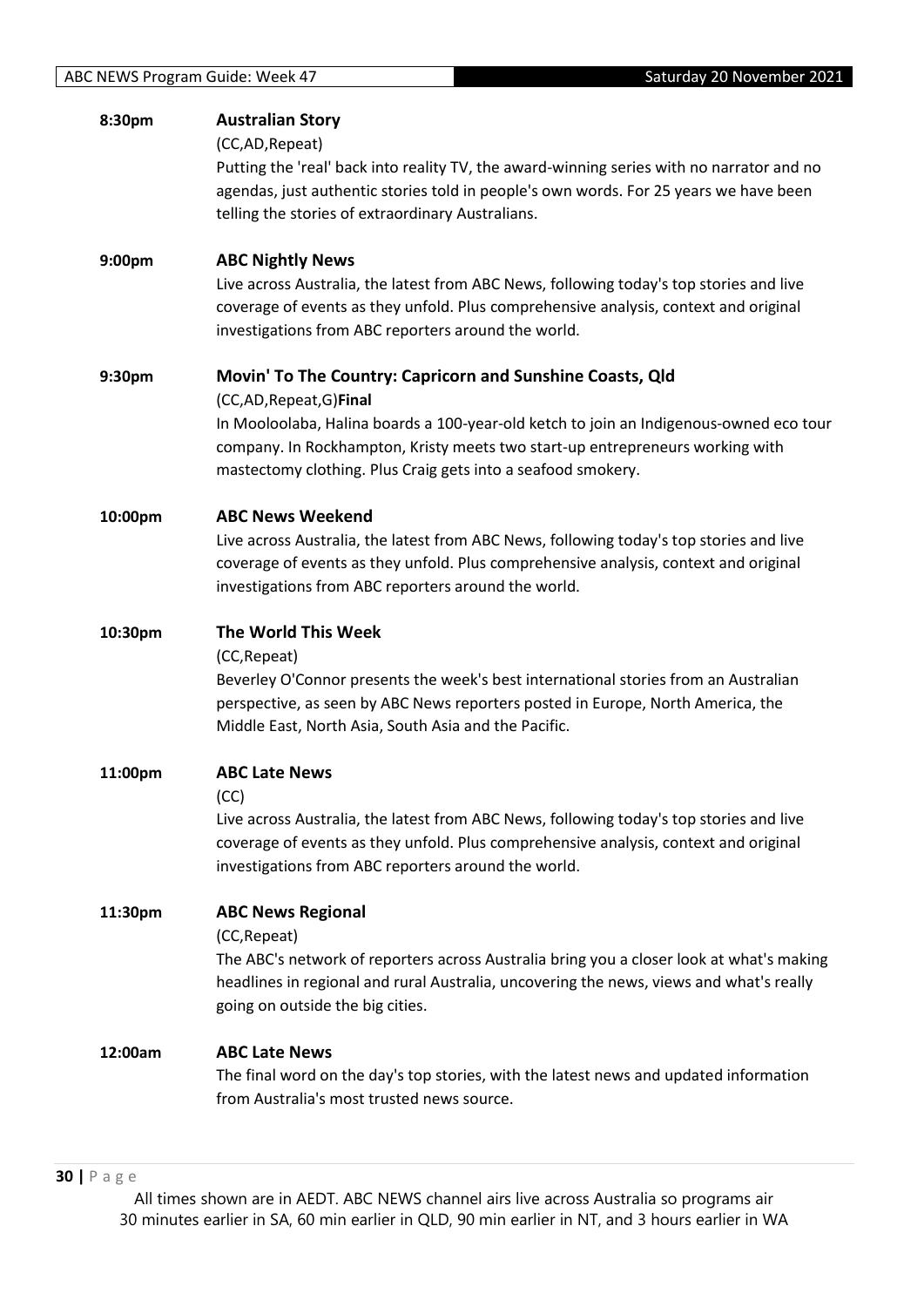| 12:15am | <b>Media Watch</b>                                                                        |
|---------|-------------------------------------------------------------------------------------------|
|         | (CC, Repeat, PG)                                                                          |
|         | Australia's leading forum for media analysis and comment, bringing you a fearless         |
|         | critique of the week's journalism. Presented by Paul Barry.                               |
|         |                                                                                           |
| 12:30am | <b>The Breakfast Couch</b>                                                                |
|         | (CC, Repeat)                                                                              |
|         | Join Michael Rowland, Lisa Millar and the team for some of the best conversations as we   |
|         | hear from some of the most informed and entertaining guests who have appeared on          |
|         | News Breakfast.                                                                           |
| 1:00am  | <b>DW News</b>                                                                            |
|         | Live from Berlin, our broadcast partner Deutsche Welle brings you the latest              |
|         | international news, updated information on the Coronavirus pandemic and the day's top     |
|         | stories from a European perspective.                                                      |
|         |                                                                                           |
| 1:15am  | <b>ABC Late News</b>                                                                      |
|         | (Repeat)                                                                                  |
|         | The final word on the day's top stories, with the latest news and updated information     |
|         | from Australia's most trusted news source.                                                |
| 1:30am  | Landline                                                                                  |
|         | (CC, Repeat)                                                                              |
|         | For 30 years Landline has been telling stories from the paddock to plate, covering crops, |
|         | climate, controversies and the characters of rural Australia. Connecting the city to the  |
|         | country since 1991. Presented by Pip Courtney.                                            |
|         |                                                                                           |
| 2:00am  | <b>DW News</b>                                                                            |
|         | Live from Berlin, our broadcast partner Deutsche Welle brings you the latest news on the  |
|         | Coronavirus pandemic and the day's top stories from a European perspective.               |
| 2:15am  | <b>ABC Late News</b>                                                                      |
|         | (Repeat)                                                                                  |
|         | The final word on the day's top stories, with the latest news and updated information     |
|         | from Australia's most trusted news source.                                                |
|         |                                                                                           |
| 2:30am  | <b>DW Focus On Europe</b>                                                                 |
|         | From our broadcast partner Deutsche Welle, Focus On Europe puts the spotlight on          |
|         | people and asks what drives the people of Europe - politically, socially and culturally.  |
|         | What are their views, hopes and fears?                                                    |
| 3:00am  | <b>DW News</b>                                                                            |
|         | Live from Berlin, our broadcast partner Deutsche Welle brings you the latest              |
|         | international news, updated information on the Coronavirus pandemic and the day's top     |
|         | stories from a European perspective.                                                      |
|         |                                                                                           |